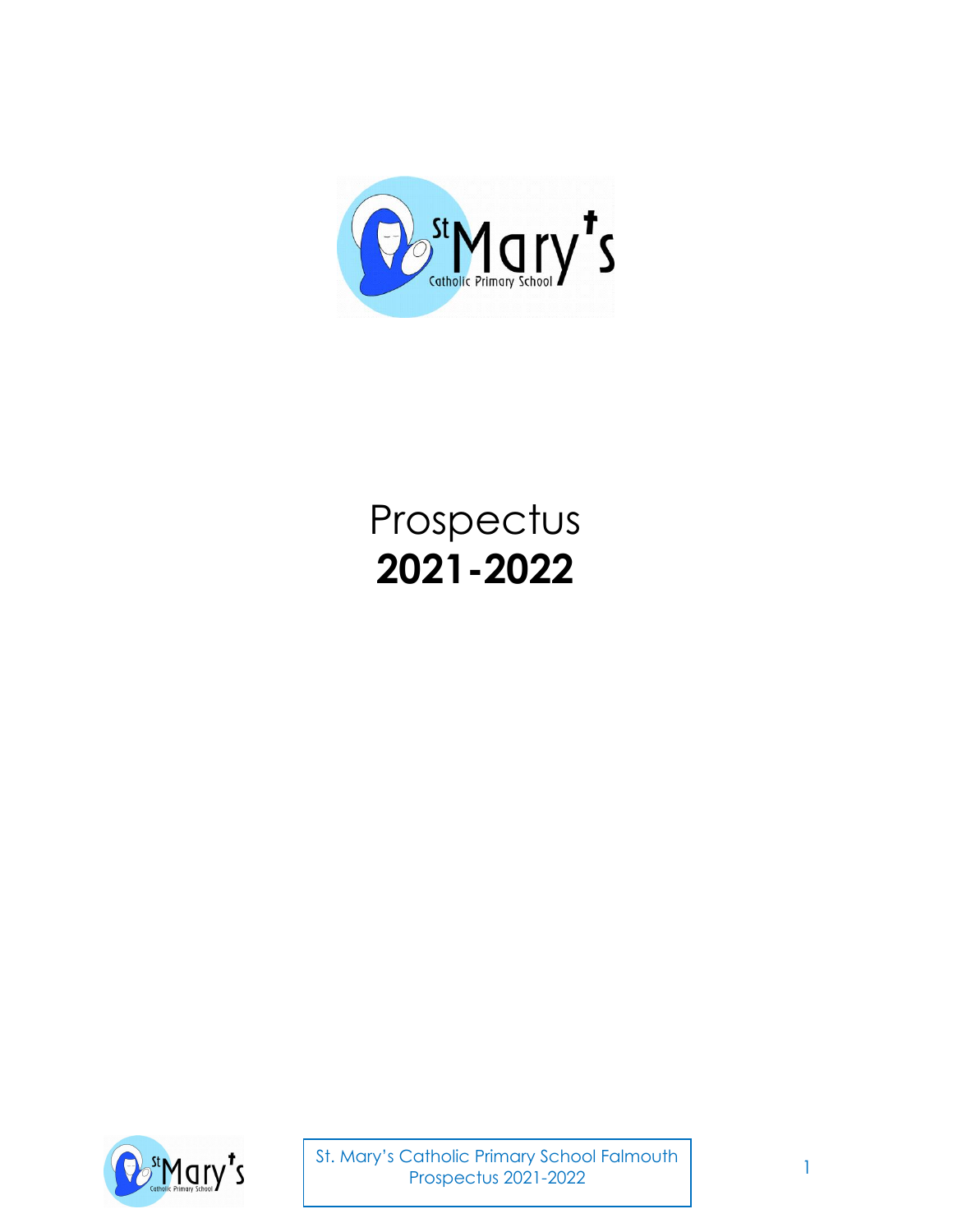

Dear Parents,

Welcome to St Mary's School.

We fully understand the important decision that parents have to make in choosing a school for their child. With this in mind, the following information has been provided to give you an insight into everyday life at St Mary's.

The school is here to meet the educational needs of all our children and we hope to provide a happy, stimulating and stable learning environment for them.

Confidence in a school comes from knowing and understanding what is happening within it. These pages provide you with information about our school, its aims, curriculum and activities. I hope you will clearly see that at St Mary's, we place our children at the heart of all we do.

With your support and co-operation the task will be easier, more enjoyable and more assured of success. This collaboration of home and school is an essential ingredient in achieving our aims.

Additional information to that contained in this booklet will come to you by newsletter during the year.

If there are any items of information, which you think should be included for new parents next year, please don't hesitate to let me know.

Warm regards

Alison McDonald

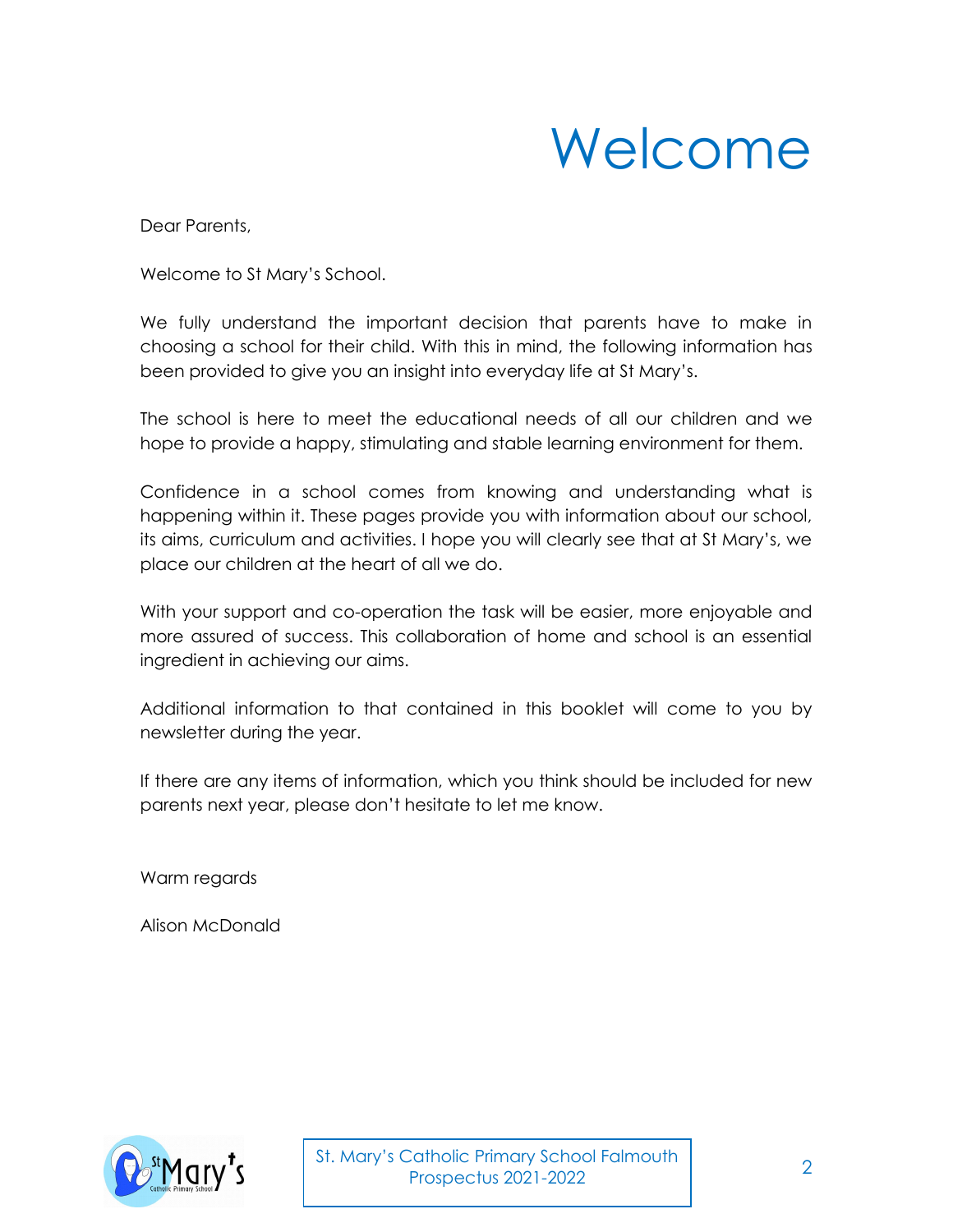## About Our School

### **Our Mission Statement**

St Mary's is a Catholic Primary School. **We place our children at the heart of all we do,** inspired by the love, life and teachings of Jesus.

> **"I am the way, the truth and the life."** (John 14:6)

### **Aims**

We aim to: -

### **Nurture, Prepare, Support, Enable**

- 1. Nurture children to be happy, healthy, secure and who are treated with equal dignity and respect, ensuring every child's contribution is encouraged, valued and celebrated.
- 2. Equip our children with all the abilities needed to regard life as a gift to be lived to the full. (John 10:10)
- 3. Ensure that the reality of prayer and worship become meaningful personal experiences which permeate everything we do.
- 4. Support parents in their role as the first educators of their children in the ways of their faith and life and develop and maintain good relationships between the school, home, parish and wider community.
- 5. Enable each child to reach their full potential by providing an enriching and relevant curriculum, within a caring learning environment.

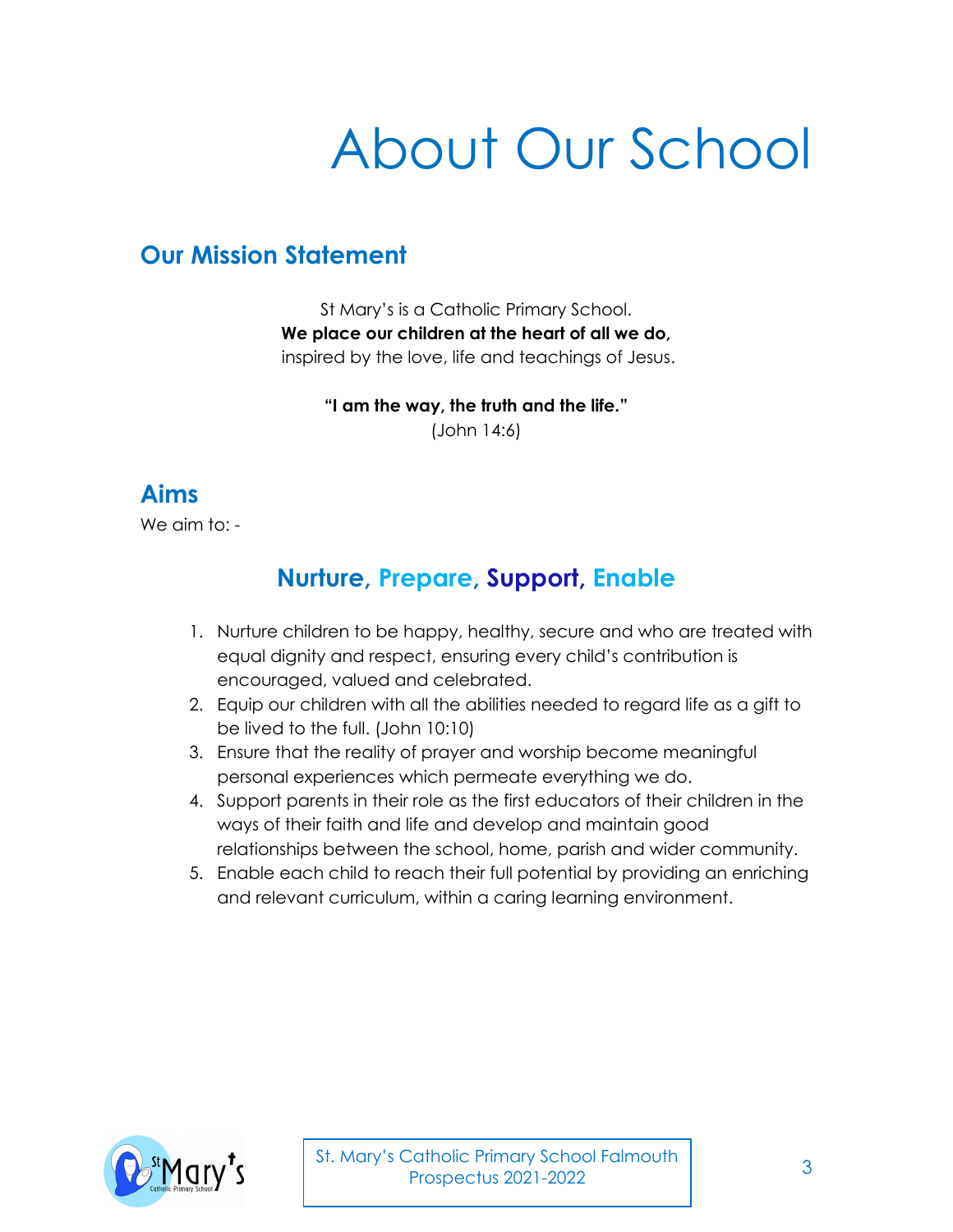## Curriculum

At St Mary's School, it is our belief that to enable each child to reach their full potential, we must provide an enriching and relevant curriculum. With this in mind, we developed an exciting cross-curricular approach for all classes, ensuring creativity, challenge and motivation. The children were at the very heart of our curriculum development and chose the topics that they would like to cover; then the staff used their expertise to ensure coverage of all areas, of all subjects, across each key stage; linked to the 2014 National Curriculum.

Our curriculum was praised by OFSTED as 'innovative and outstanding' and surveys of our pupils and parents have shown that both parties feel the learning is deeper and more exciting since we started this new approach, although topics are constantly being updated and improved. Our current topics are:

| <b>YR</b>   | <b>Y1</b> | <b>Y2</b>          | Y3           | Υ4          | Y5       | Y6                    |
|-------------|-----------|--------------------|--------------|-------------|----------|-----------------------|
| Safari and  | Families  | Food and           | Chocolate    | Who were    | Invaders | <b>Terrific Trees</b> |
| Wild        |           | <b>Festivals</b>   |              | the Tudors  |          |                       |
| Animals     |           | around the         |              | and the     |          |                       |
| Giants and  | Space     | World              | <b>The</b>   | Victorians? |          | All the               |
| Castles     |           |                    | Orchestra    |             |          | World's a             |
|             |           |                    |              |             |          | Stage                 |
| Other       | Seaside   | Health             | Farming      | Cornwall-   | Europe   | Oceans                |
| Cultures    |           |                    |              | Work and    |          |                       |
| Mini-beasts |           | <b>The</b>         |              | Play        |          |                       |
| and Plant   |           | Lighthouse         |              |             |          |                       |
| Hunters     |           | Keeper's           |              |             |          |                       |
|             |           | Lunch              |              |             |          |                       |
| Water and   | Enchant-  | <b>Rainforests</b> | <b>Theme</b> | Africa      | Ancient  | Bringing the          |
| the Sea     | ment      |                    | Parks        |             | Egypt    | World                 |
| Journeys-a  |           |                    | WWII         | The Iron    |          | $Together -$          |
| transition  |           |                    | Evacuation   | Age         |          | challenging           |
| topic to Y1 |           |                    |              |             |          | stereotypes           |

Through our curriculum, we aim to bring learning to life for our children. Thus, we create numerous opportunities to make the most of our locality and many trips are organized throughout the year for each class, enabling real life experiences to support learning. Outdoor learning is also integral to the curriculum delivery.

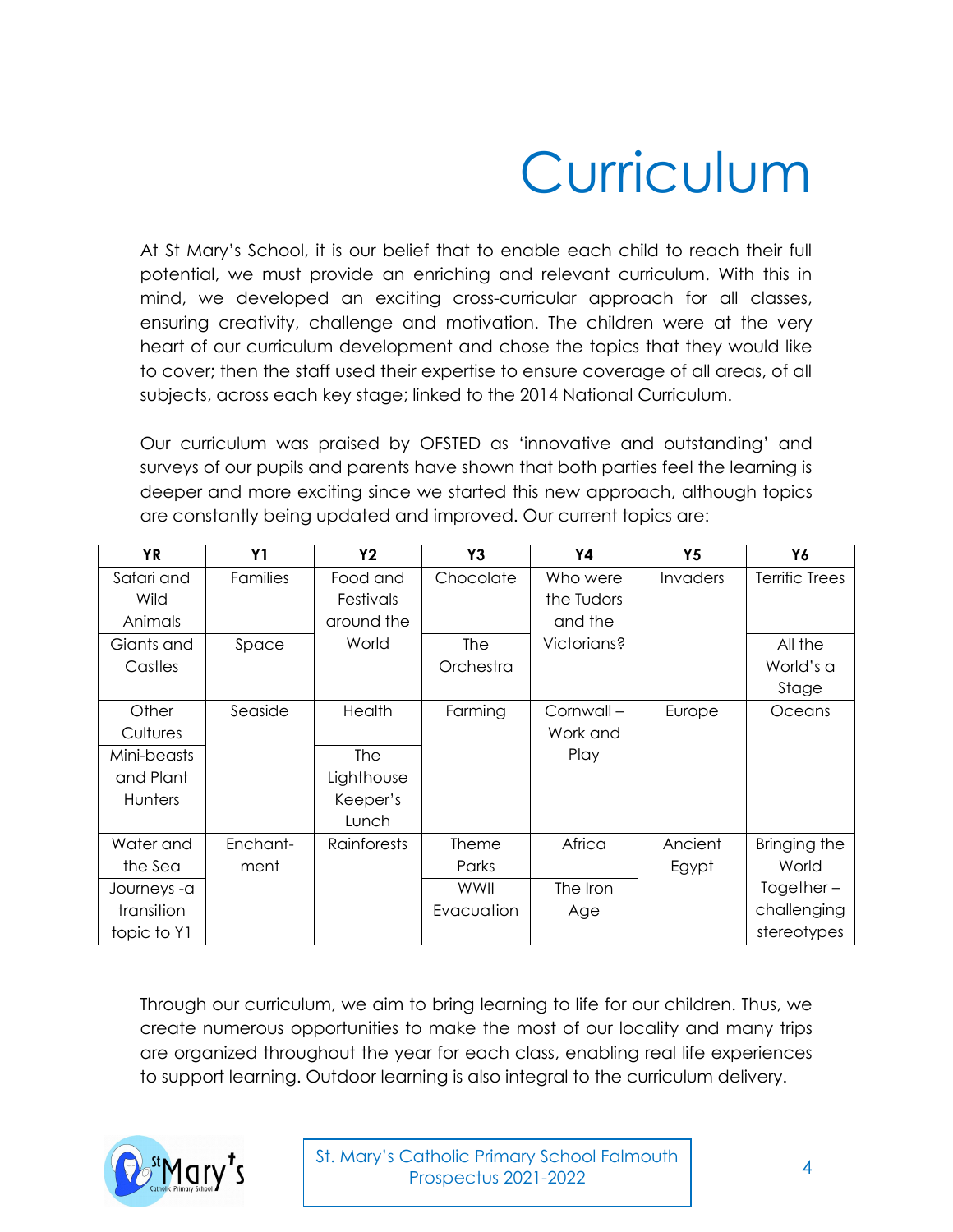Parents are signposted to our school website to access curriculum letters at the beginning of every term, outlining the topics covered in their child/ren's class.

### **Religious Life of the School**

Our teaching staff are committed to Gospel Values, to the life-giving values of the Sacraments and to the handing on of sound and practical Christian traditions. This is borne out in the following ways: -

#### **Regular collective worship through assemblies.**

| Monday    | Whole school assembly led by the Headteacher           |  |  |  |
|-----------|--------------------------------------------------------|--|--|--|
| Tuesday   | Key Stage One Assembly or Whole School Assembly led by |  |  |  |
|           | teachers                                               |  |  |  |
| Wednesday | Class based assembly/Mass                              |  |  |  |
| Thursday  | Key Stage 2 Assembly or Whole School Assembly led by   |  |  |  |
|           | teachers                                               |  |  |  |
| Friday    | Whole School assembly led by classes on a rolling      |  |  |  |
|           | programme                                              |  |  |  |

Visiting Speakers are also invited to deliver assemblies throughout the term.

- **Celebration of Mass** Whole school Masses take place at the beginning and end of term and on Feast Days. Weekly Masses are timetabled for individual classes or Key Stages.
- **Sacraments** Opportunities for Key Stage Two pupils to receive the Sacrament of Reconciliation are available during Advent and Lent.
- Termly Parish/ School celebrations take place at the Catholic Church on Killigrew Street. These include one termly Mass and the May Procession. **Parental support in bringing your child/ren to these celebrations is very much appreciated.**

Parents who wish to exercise their right to withdraw their children from Acts of Worship and/or lessons in religious education should make their request in writing to the Headteacher.

### **Religious Education**

At St Mary's R.E. is central to all we do. Pupils are helped to develop an understanding of Catholic values and doctrines and they are encouraged to participate in the life of the parish. We follow the 'God Matters' programme of religious education from Reception to Year 6, as is advised by Plymouth CAST.

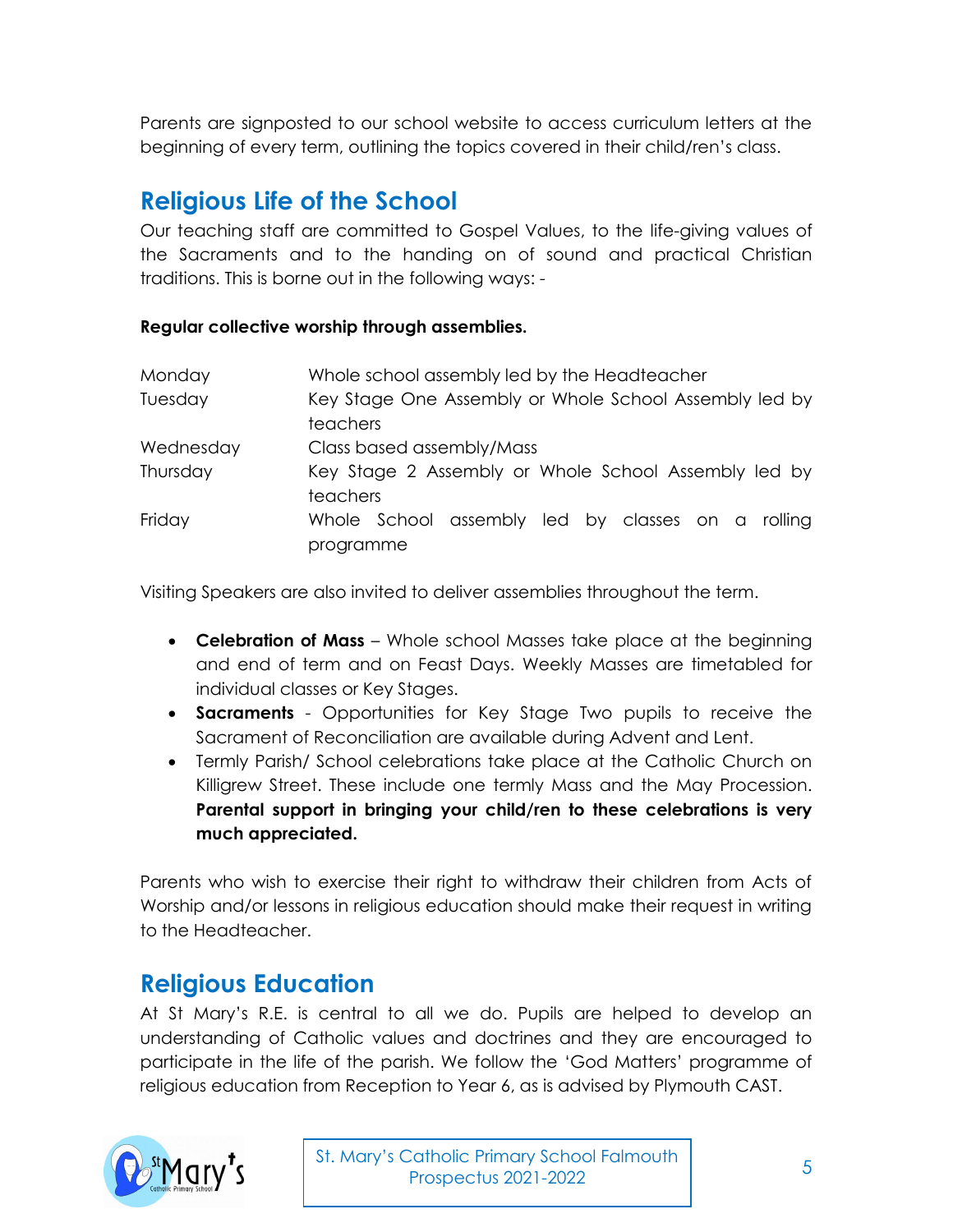In addition, each term the children are taught to value and respect other religious beliefs through study of other world faiths, e.g. Judaism and Hinduism.

Parents are expected to be committed to and supportive of their child's preparation for the Sacraments of Reconciliation and the Eucharist, which normally take place in Year 3.

### **Education in Personal Relationships (EPR)**

We believe the quality of relationships that we at St Mary's develop with each child will influence the children themselves in all their relationships, as we maintain a high standard at all times of what good relationships look like.

Sex education is only one aspect of EPR. It has always been the policy of St Mary's School that explicit sexual education is the responsibility of parents. However, we feel it is appropriate that pupils in Year 6 in their final term share a programme relating to their changing bodies. The class teacher and school nurse whenever possible, collaborate in this. Parents who wish to withdraw their child from these sessions must put their request in writing to the Headteacher.

### **Early Years Foundation Stage (EYFS) (YR)**

The Early Years Foundation Stage (EYFS) has been implemented since September 2009. It as a crucial stage in education, both in its own right and in preparing children for learning in Year 1 and Year 2. At St Mary's we believe we provide the best possible start to their education and hold that if a child is excited and motivated by learning, especially in the early days at our school, then we are already helping that child to become a lifelong learner.

The Foundation Stage curriculum is organised into seven areas of learning:

- Personal, Social and Emotional Development
- Communication and Language
- Physical Development
- Literacy
- Mathematics
- Understanding the World
- Expressive arts and design

Our topic-based curriculum ensures each experience helps a child to develop a range of skills and concepts across all seven areas of learning, which we give equal weighting within the foundation stage curriculum.

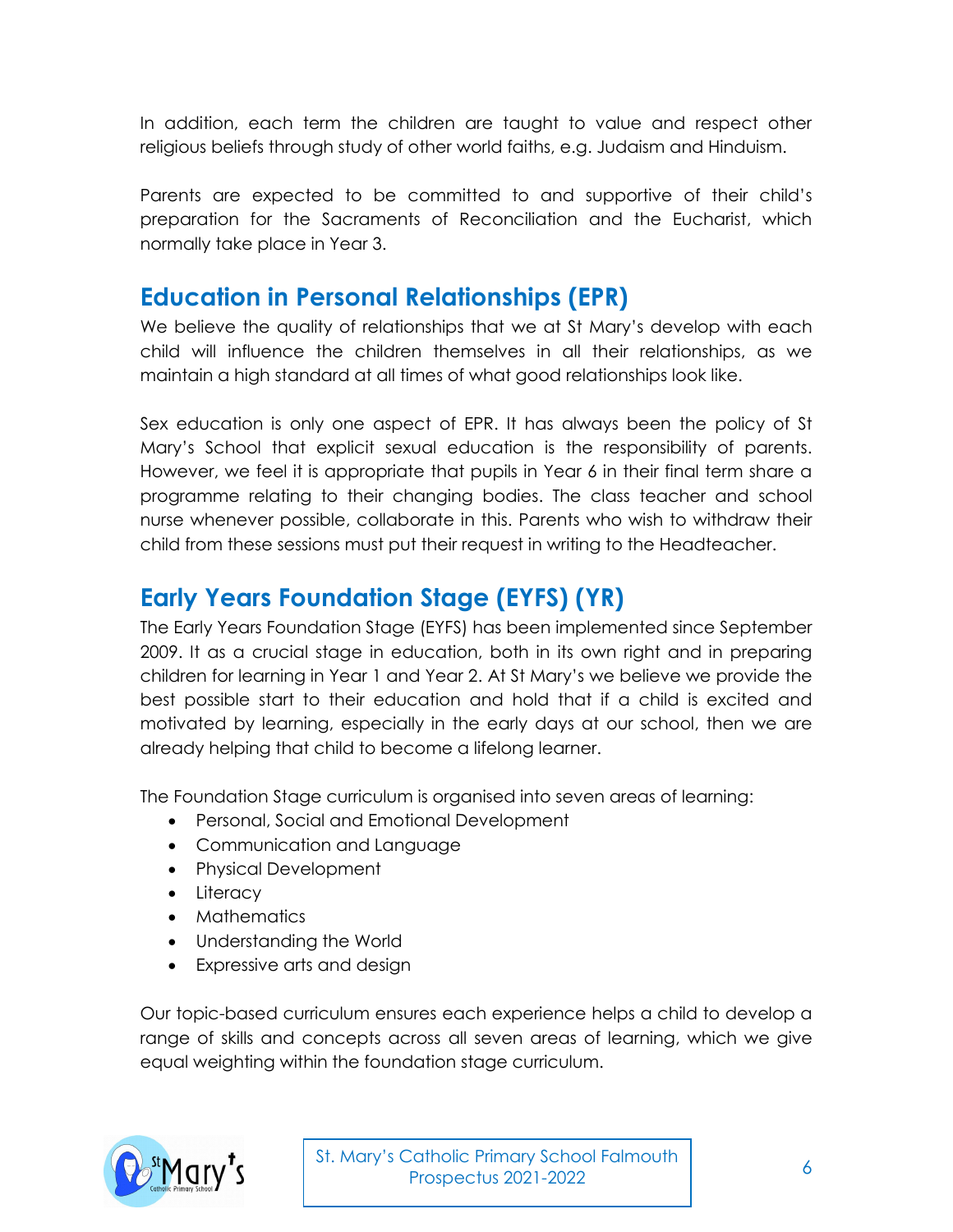Alongside the areas of learning are the characteristics of learning in the Foundation Stage. These are playing and exploring, active learning and creating and thinking critically. These characteristics help to ensure that our children develop into independent life-long learners. A record of children's development across all these areas provides a picture of the whole child at the end of the foundation stage.

Children learn best by being actively involved in activities, through first hand experiences and using their senses. We therefore provide a range of activities that are enjoyable, challenging and fun! There is a strong focus on the outdoor learning environment.

We also encourage parents to become actively involved in their children's learning by sharing curriculum information with them, and giving them plenty of opportunities to share information, experiences, thoughts, concerns and resources with us.

### **Key Stage 1 and 2**

Within the National Curriculum, English, Mathematics and Science and are the core subjects. The foundation subjects are R.E., Computing, Design and Technology, History, Geography, Art, Music, P.E., P.S.H.E. and Citizenship. Pupils are introduced to French in Key Stage 2.

### English

Our topic-based curriculum links to the new National Curriculum programme of study for English, which unites the important skills of reading, writing, drama, speaking and listening. Writing genres are matched to topics to ensure that writing is relevant and meaningful to our children. We also develop a number of opportunities to use the latest ICT technology, film and firsthand experience to produce consistently high-quality literacy. A wide range of high-quality poetry, fiction and non-fiction texts, ensures pupils are taught to read and write with confidence and enjoyment.

### **Mathematics**

Children are introduced to mathematics in the early years through a variety of materials and experiences such as sand, water, role-play, construction and games. From Year 1 to Year 6, the teaching of mathematics is delivered through a daily lesson, using a range of resources and approaches to best meet the needs of our pupils. We place emphasis on the acquisition and constant rehearsal of mental and oral skills.

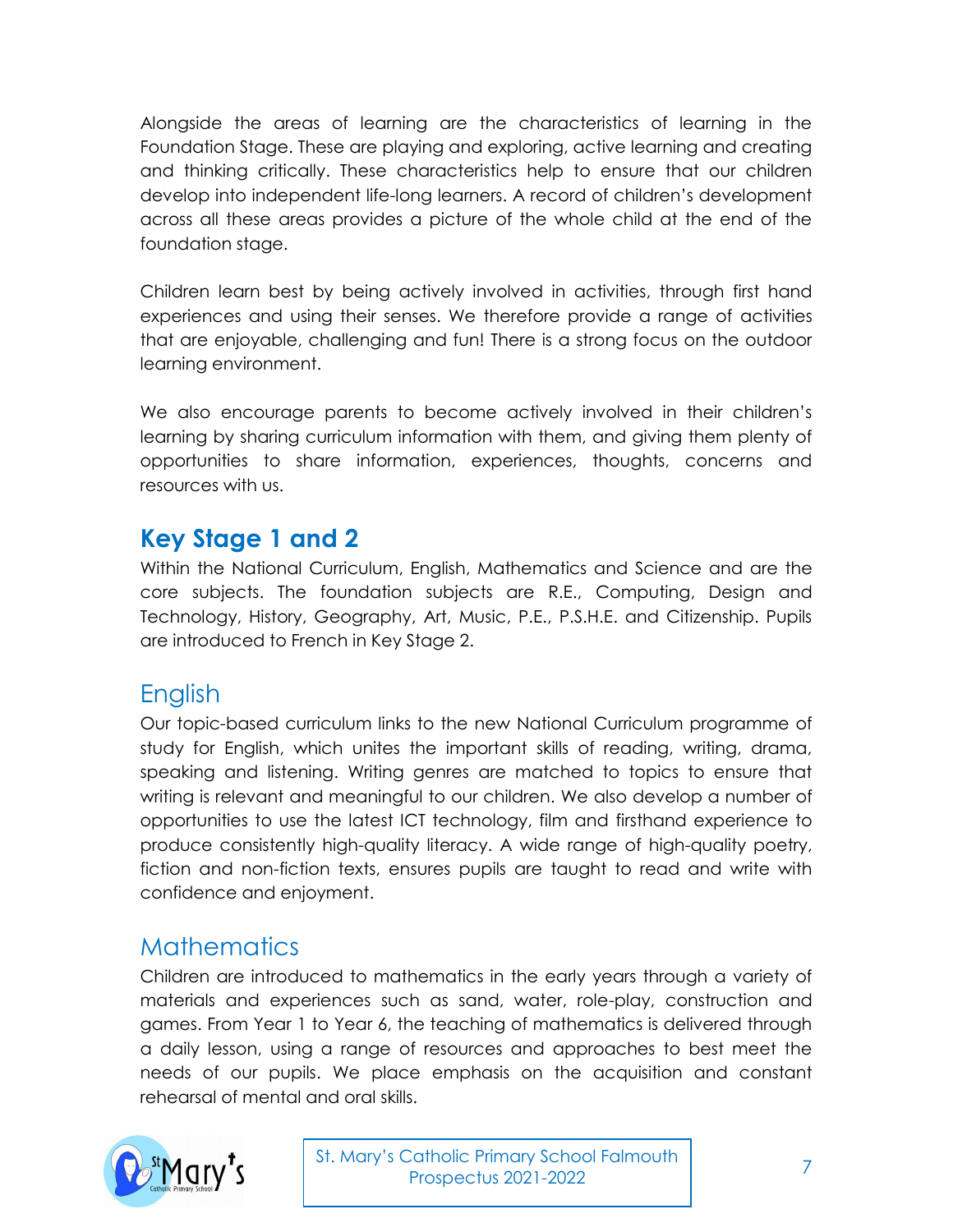Opportunities are provided within the Maths lesson for children to develop confidence and familiarity with mathematics in everyday situations. Pupils will be encouraged to measure, observe, predict and solve problems. The awareness of shape and space and data handling skills will be developed. Where appropriate, mathematical activities will be linked to our new curriculum; but for the most part this subject is independent of any topic.

### Science

Children explore scientific processes by predicting, observing, measuring and interpreting results in investigations designed to stimulate scientific enquiry. Much of this is achieved through investigations of phenomena in their surroundings and their own experiences.

### **Computing**

Children are made aware of the relevance of ICT in our society today. They are taught to see it as a tool for communicating, finding and presenting information and for controlling and understanding their environment. Pupils are given the opportunity to use a variety of software and apps, and make use of the internet. Computing skills are used in all subjects. There are Interactive Whiteboards in all classes and a class set of iPads per class which are used to support learning across the curriculum.

### **Music**

In addition to music taught through curriculum topics, St Mary's offers additional whole class musical opportunities:

- In Year 4 they learn to play a brass instrument e.g. trumpet, trombone and tuba. The class set of brass instruments are provided by the school.
- In Year 3, violins
- In Year 2, ukuleles

Cornwall Music Service Trust provides musical tuition in woodwind, brass, keyboard, guitar, cello, violin and viola for interested parents. The school celebrates our musicians in assemblies and celebrations.

Occasionally, musicians are invited to work with individual classes and provide additional musical experiences such as Drum Crazy.

Singing is a great strength at St Mary's school. Our school choir has received much praise and is in great demand after public appearances at Truro Cathedral, local care homes, Trago Mills, on Radio Cornwall and a performance at the Birmingham Symphony Hall.

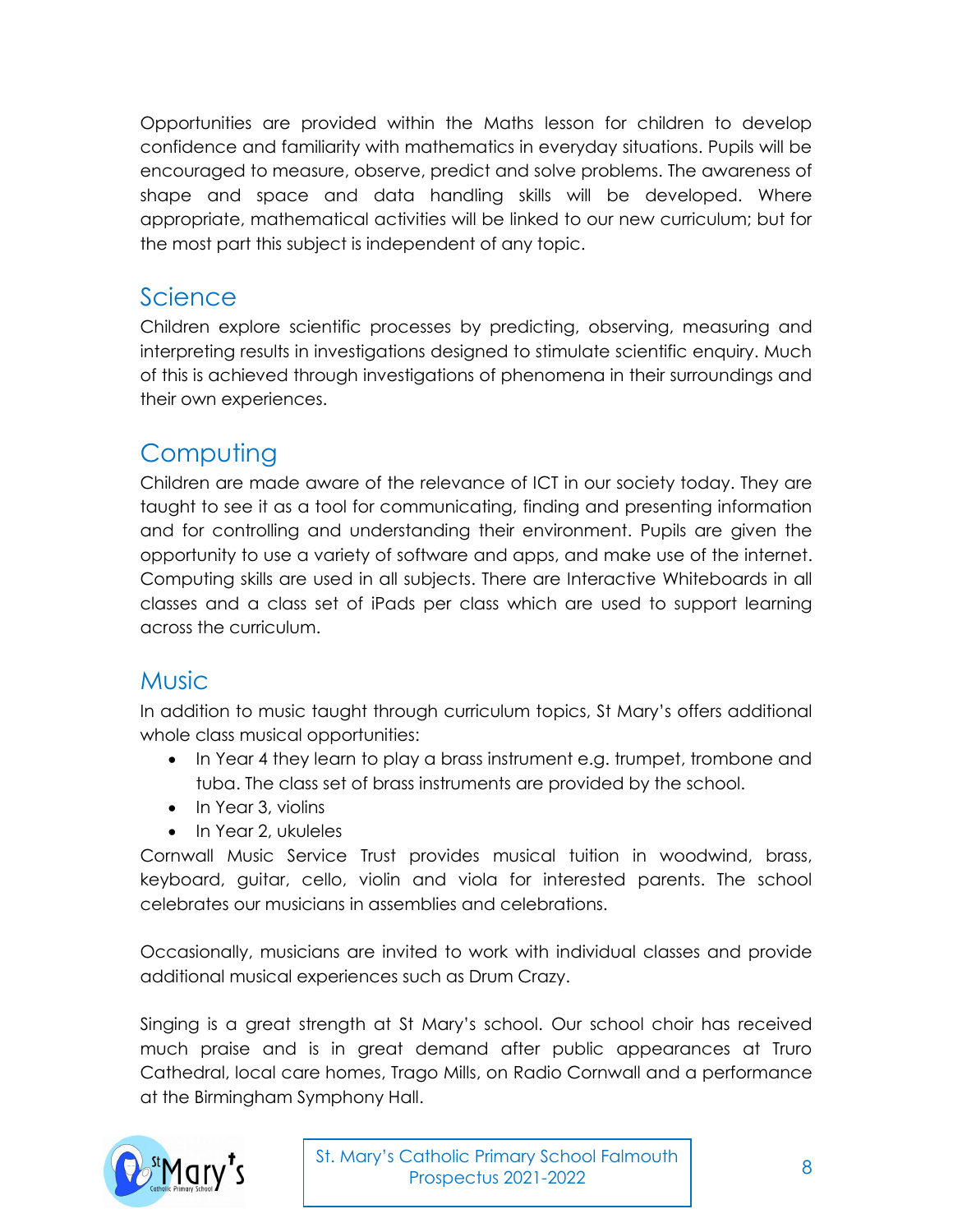### Physical Education

At St Mary's we are committed to helping children develop physical skills, both as individuals and as members of a team in various activities and games. This enables them to gain qualities of strength, mobility, agility, stamina and team spirit. Pupils gain experience of different sports in Key Stage Two. The pupils experience expert coaching in several different sports through school visits to our feeder secondary school and from local visiting sports coaches. Years 3 and 4 have a weekly swimming lesson during the Spring and Summer terms and Years 5 and 6 during the Autumn Term. The school fully participates in the local schools' sports competitions, leagues, festivals and galas.

The annual Year 6 residential also provides pupils with opportunities to experience canoeing, kayaking, archery, climbing and abseiling.

### **Citizenship**

The citizenship programme of study encompasses:

- Personal development learning about themselves, developing confidence and making the most of their abilities.
- Relationships developing good relationships and respecting the differences between people.
- Health developing a healthy safer lifestyle.
- Citizenship preparing to play an active role as citizens.
- The School Council meets at least monthly or whenever required. The Council comprises of two elected pupils from each class who discuss ways of improving our school and ensuring that all pupils feel safe and secure. St Mary's School Council have achieved the highest accolade for an effective Council, being awarded the Platinum Sustainability PADL Award (Promoting Active Democracy Loudly).

We work regularly with our children to develop an understanding of the British Values of democracy, rule of Law, individual liberty and mutual respect for and tolerance of those with different faiths and beliefs and for those without faith.

### Personal, Social and Health Education (PSHE)

St Mary's School wishes to promote the spiritual, cultural, emotional and physical development of pupils and to prepare them for opportunities, responsibilities and experiences of adult life.

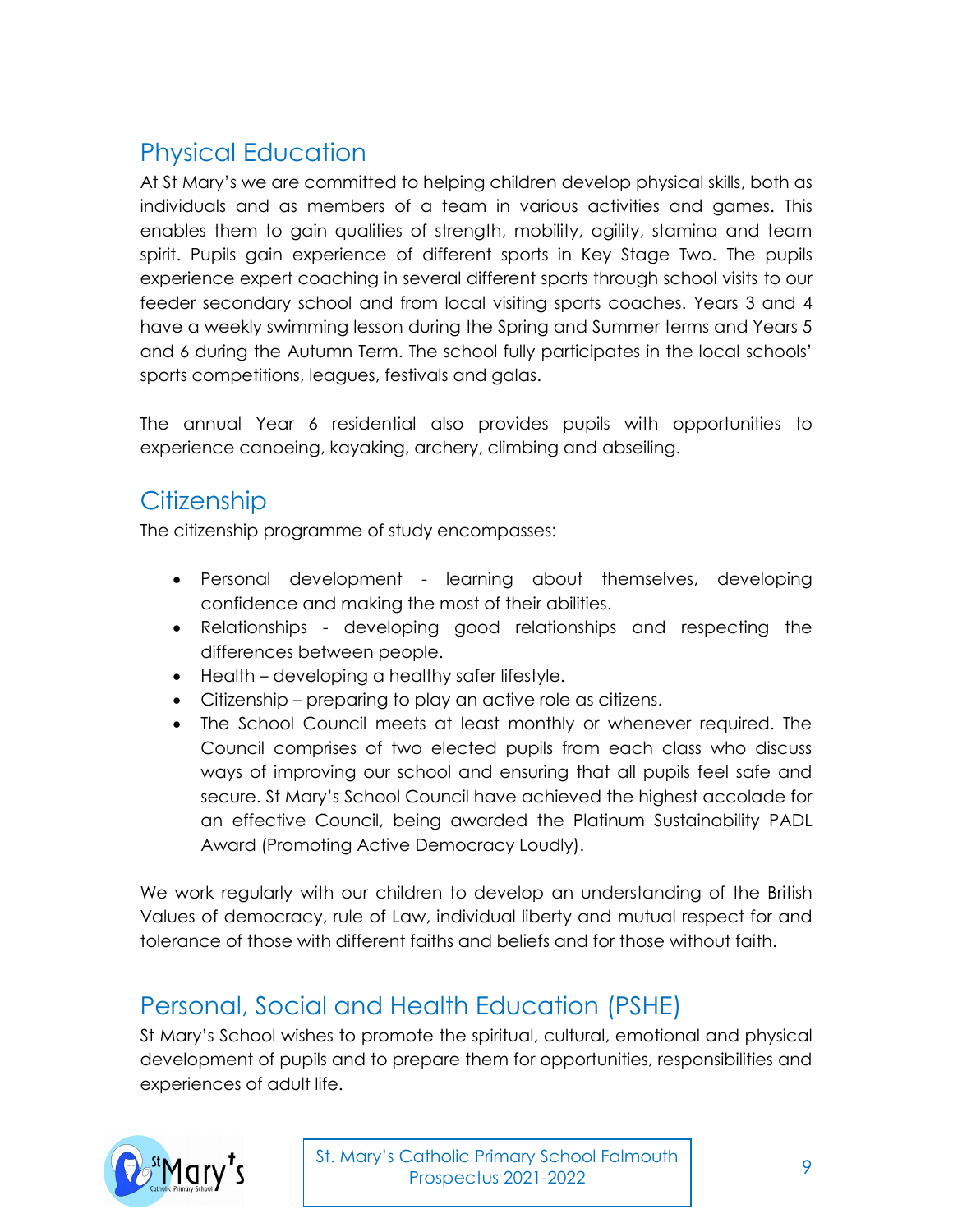PSHE is a vital element of our curriculum and we place great importance on this throughout the school; elements of PSHE are found in all curriculum areas, in addition to whole school and class assemblies supporting the teaching of PSHE.

We believe that adults are role models encouraging children through their own example to respond positively to challenge and difficulty, to make good relationships and valuing individuals for what they are as well as what they can do. All adults in our school have responsibility to work towards developing positive self-esteem in the children in their care.

### Homework

All children are given homework from Reception to Year 6. It will vary in amount and frequency according to the age and needs of the children. Homework guidelines are indicated in the curriculum letter sent to parents at the beginning of each term. Pupils from Reception Class are issued with a Reading Record Book which they take with them to the next year group.

### **Assessment**

Assessment is not intended to be used as a measure of your child's ability at St. Mary's School but as a means to improve their ability to learn, their knowledge, their understanding and their skills. Your child's progress will be kept under continuous review and assessment.

Each year:

- Parent meetings are offered early in the Autumn Term to give parents the opportunity to discuss pastoral issues with their child's class teacher.
- You will be given termly opportunities to discuss your child's progress with the class teacher. **However, if you have concerns at any time regarding your child's progress, please do not hesitate to contact the school. Similarly, your child's teacher may contact you should the need arise.**
- Your child will be assessed using the Early Years Foundation Stage Profile in the Reception Class. This is carried out during the normal class day and parents are invited to a termly meeting to discuss the profile with the class teacher. At the end of the Reception Class the profile will be the main assessment record which is passed on to the Year 1 teacher.
- The Department for Education (DfE) announced in 2014 that there would no longer be National Curriculum levels to assess pupil achievement as they move through Key Stage One and Key Stage Two, and that schools would have to set up their own way of assessing pupil progress.
- You will receive a written report on your child's progress in the Summer Term. School Attendance is also noted in your child's end of year report.

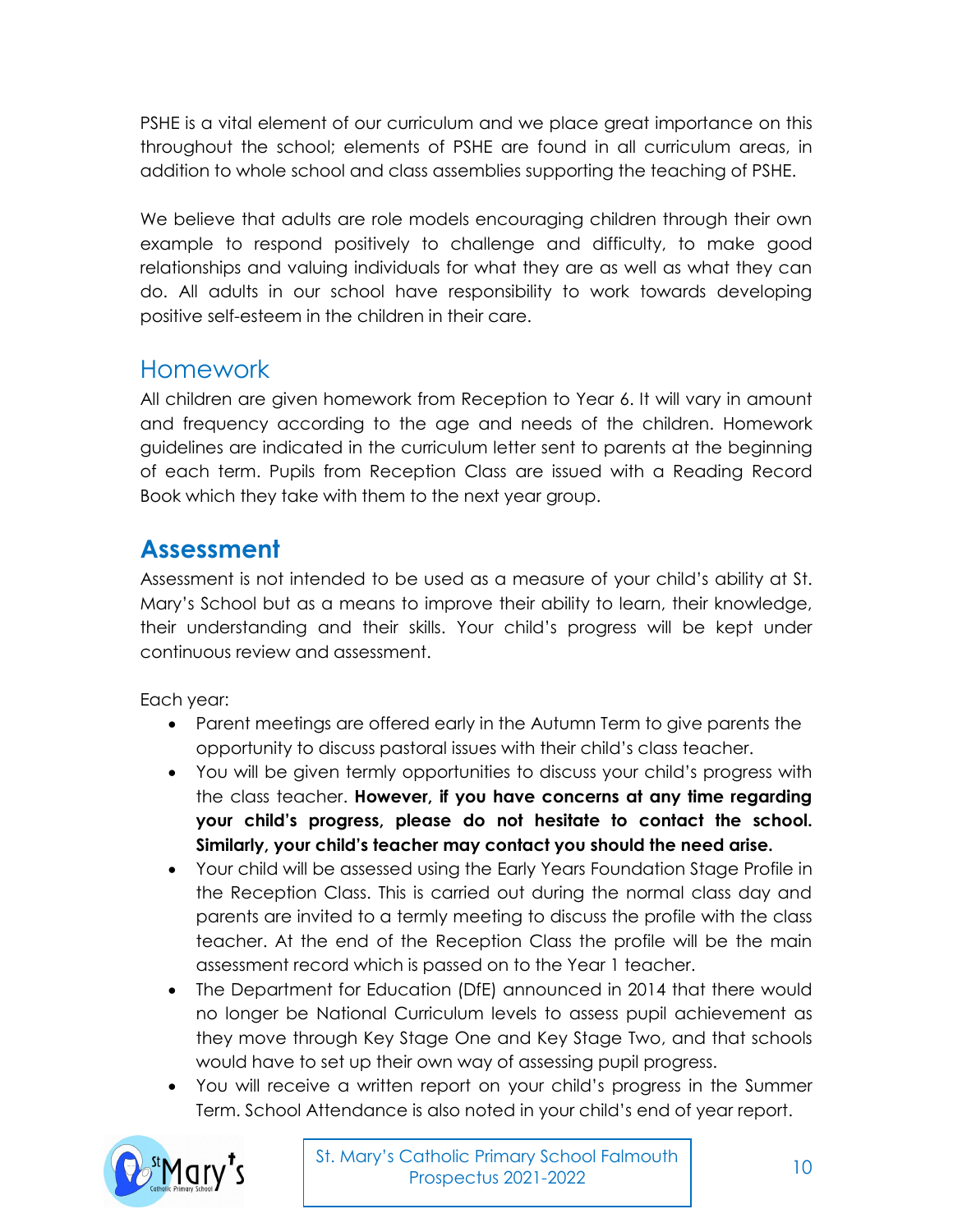### **Parents as Partners in Education**

At St Mary's we welcome parents into our school as we believe in forging a true partnership with parents in pursuing each child's full potential. We strongly believe that when teachers and parents work in partnership with one another, children gain more from their school experience.

Parents play a crucial role in helping the children learn, and can help effectively if they know what the school is trying to achieve and how they can help. With this in mind, we aim to keep parents informed of activities and events through:

- The fortnightly newsletter
- Termly curriculum letters outlining your child's class programme of study.
- Our school website: [www.st-marys-fal.cornwall.sch.uk](http://www.st-marys-fal.cornwall.sch.uk/)
- Information Evenings to update parents on curriculum developments and give advice on how to best help children at home.
- We ask for parental help when taking classes out on school trips and for swimming lessons.
- Many parents help in school with art and craft activities, hearing children read, swimming, helping in the library and making resources. As a school we actively encourage parental help. If you would like to help in any way, please speak to the Headteacher. All volunteer helpers are naturally police checked and training opportunities can sometimes be provided.
- **If you have any queries, concerns, ideas for our school, please first speak to your child's class teacher or secondly to the head teacher. It is usually best to speak to teachers after school as the time before lessons begin is very busy. Making an appointment will ensure you are not interrupted.**

### **Friends of St Mary's School (FOSMs)**

This is an active fund raising organisation in the school. The aims are to foster and promote good home/school relationships. To this end social functions are arranged by the friends of St Mary's as well as raising funds for more resources for the children. All parents are encouraged to join FOSMs and if you have any ideas for future events do let us know. FOSMs can be contacted by email [falmouthfosms@gmail.com](mailto:falmouthfosms@gmail.com) if you would like to become more involved.

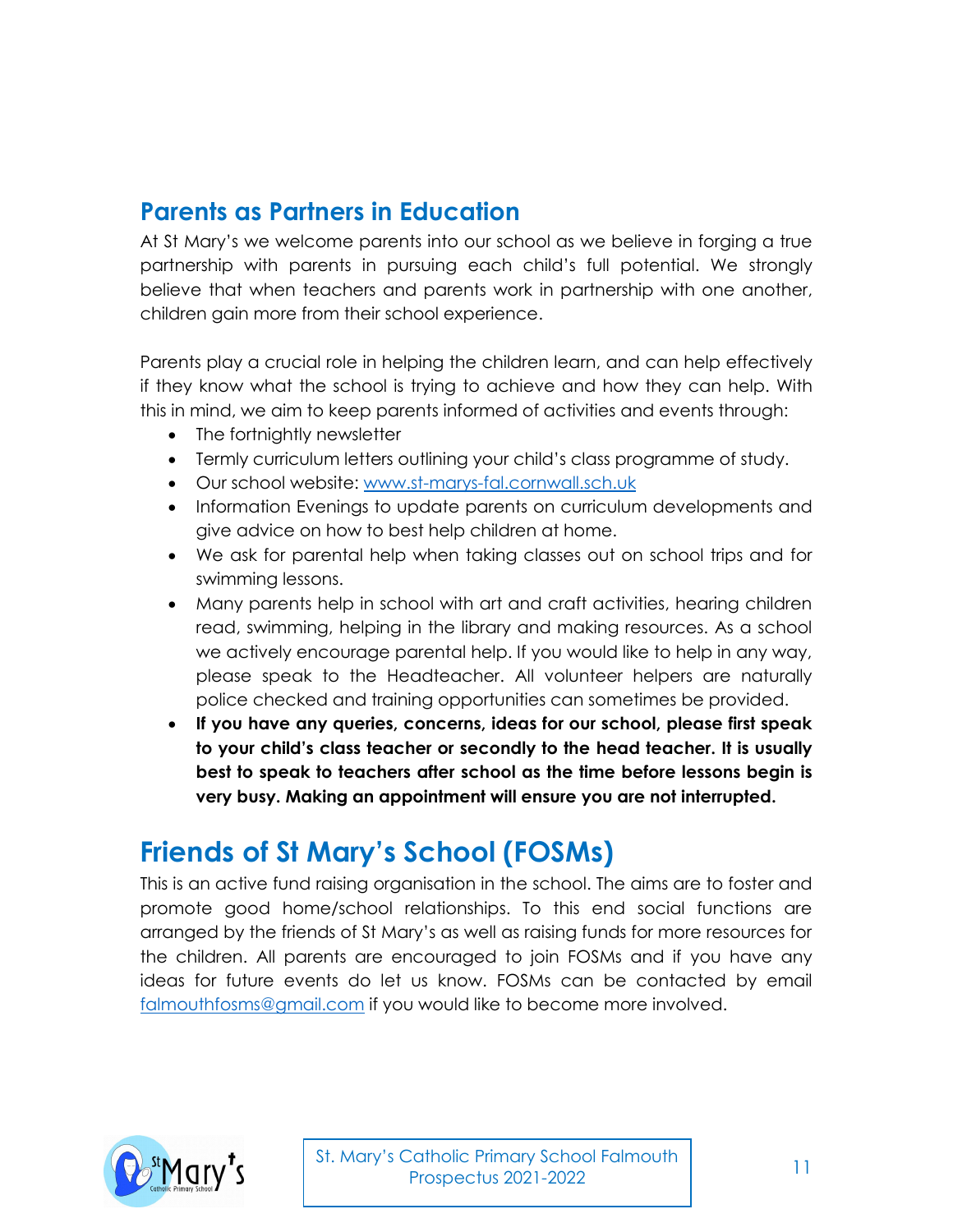# Our Staff

### **Teaching Staff**

| <b>Executive Headteacher</b> | Mrs A. McDonald    |                       |
|------------------------------|--------------------|-----------------------|
| <b>Interim Deputy Head</b>   | Mrs S. Shailes     | Planning, Preparation |
|                              |                    | and Assessment        |
|                              |                    | Cover/PPA             |
| <b>Teaching Staff</b>        | Mr A. Boyes        | Class 6/Yr 6          |
|                              | Miss L. Billingham | Class 5/Yr 5          |
|                              | Mr C. Scarborough  | Class 4/Yr 4          |
|                              | Miss A. Chapman    | Class 3/Yr 3          |
|                              | Mrs J. Mills       | Class 2/Yr 2          |
|                              | Miss G. Rowe       | Class 1/Yr 1          |
|                              | Mrs L. Titheridge  | Reception (EYFS)      |
|                              |                    | <b>SENCO</b>          |
|                              | Mrs K. Laloe       | Reception (EYFS)      |

### **Support Staff**

| <b>Teaching</b>   | Administrator/  | Lunchtime          | <b>Site Supervisor</b>  |
|-------------------|-----------------|--------------------|-------------------------|
| <b>Assistants</b> | Secretary       | <b>Supervisors</b> | <b>Caretaking Staff</b> |
| Mrs B. Alway      | Mrs S. Chapman  | Mrs A. Butterly    | Mrs A. Butterly         |
| Ms M. Anderson    | Mrs Z. Thomason | Mrs S. Gough       | Mr M. Vigo              |
| Mr A. Blakely May |                 | Mr A. Kerr         |                         |
| Mrs. M. Burton    |                 | Mrs B. Alway       | <b>School Chef</b>      |
| Mrs D. Ditty      |                 | Mr A. Blakely-May  | Mrs S. Slater           |
| Mr T. Edwards     |                 | Mrs A. Trevartha-  |                         |
| Mrs R. Gartrell   |                 | Andreou            | <b>Kitchen Porters</b>  |
| Miss L. Hennessey |                 |                    | Miss L. Cocks           |
| Mrs K. Higham     |                 |                    |                         |
| Miss K. Howgate   |                 |                    |                         |
| Mrs A. Liptrott   |                 |                    |                         |
| Mrs S. Marshall   |                 |                    |                         |
| Mrs E. Thalliens  |                 |                    |                         |
| Mrs M. Thompson   |                 |                    |                         |
| Mrs Z. Tuffery    |                 |                    |                         |

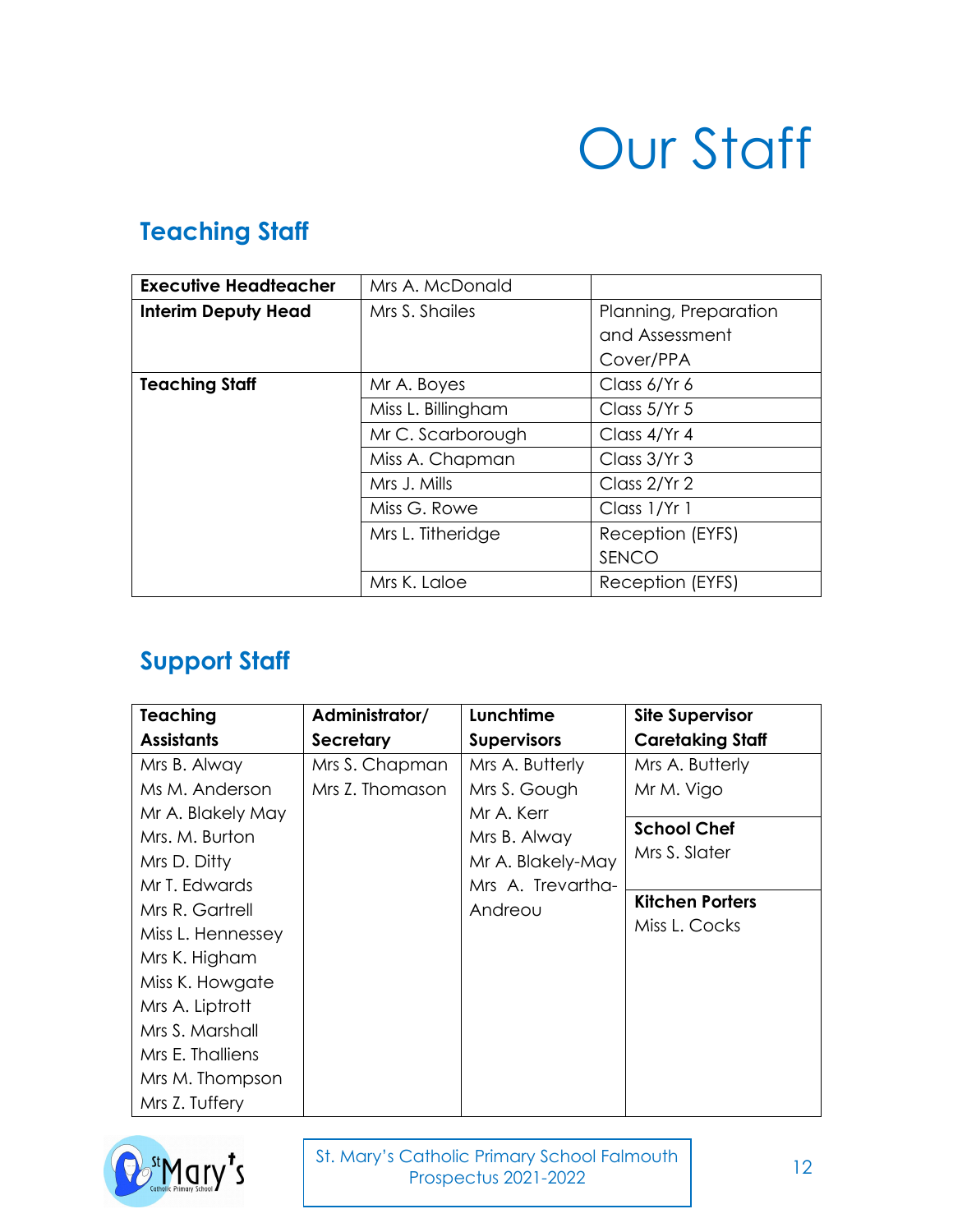### **School Governors**

**September 2021**

| Dr Xiaoyu Yan                        | Foundation, Parent        | Tel: 01326 314540 |
|--------------------------------------|---------------------------|-------------------|
| <b>Father Brian</b>                  | Foundation, Vice Chair    | Tel: 01326 312763 |
| <b>Bob Kiszczuk</b>                  | Foundation, Chair         | Tel: 01326 314540 |
| Susan Marshall                       | Support Staff             | Tel: 01326 314540 |
| <b>Alison McDonald</b><br>Ex Officio | Executive Headteacher     | Tel: 01326 314540 |
| Carol Pipkin                         | <b>Clerk to Governors</b> | Tel: 01326 314540 |

# Joining Our School

### **Arrangements for Visiting the School**

Parents wishing to visit the school in connection with the possible admission of their child or children, are invited to do so by telephoning the school for an appointment.

### **Admissions**

St Mary's Catholic Primary School is part of Plymouth CAST Multi Academy Trust and the Governing Body is the Admission Authority for the school. The school will participate fully in the Local Authority's Fair Access Protocol and the Local Authority's Co-ordinated Admissions Schemes. Details of these schemes are available on the Council's website (www.cornwall.gov.uk/admissions) or on request from the Local Authority. Closing dates and other details about the application process will be stated in those Schemes.

### **Oversubscription Criteria**

In the event of there being more than 30 applications for places in reception for the 2022/23 academic year or more applications than places for any year group during the school year, the following oversubscription criteria will be used to

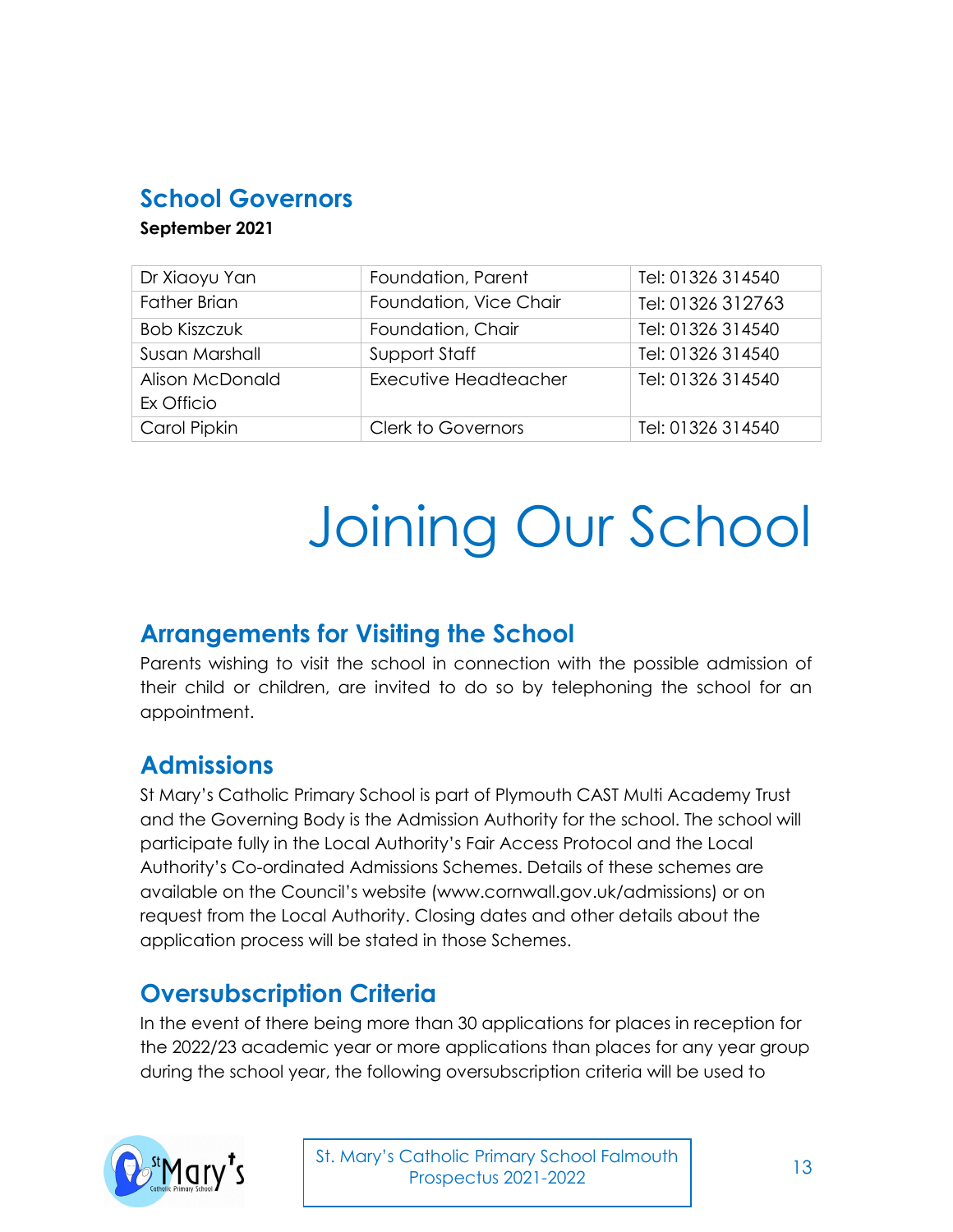prioritise applications, after the admission of children whose Education, Health and Care Plan or Statement of Special Educational Needs names the school.

#### **Oversubscription criteria**

Any child whose Education, Health and Care Plan (EHCP) names this school will be admitted.

Oversubscription criteria

- **1. Looked after children and children who were previously looked after but immediately after being looked after became subject to adoption, a child arrangements order, or special guardianship order.**
- **2. Children based on their exceptional medical or social needs or those of their parents.**
- **3. Children who are Baptised Catholic.**
- **4. Children who are siblings of pupils on roll at this school.**
- **5. Children who are members of any other faith.**
- **6. Children of members of staff:**
	- a) Where the member of staff has been employed at the school for two or more years at the time at which the application for admission to the school is made, and/or
	- b) The member of staff is recruited to fill a vacant post for which there is a demonstrable skill shortage.

#### **7. Other children.**

Tie breaker – to prioritise applications in the same oversubscription criterion, we will use straight-line distance from home to school

Further details can be found in the CAST Admissions Policy available on the school website www.st-marys-fal.cornwall.sch.uk

### **New Entrants**

Parents of all new entrants are advised by letter of their child's starting date. Our first priority is for your child to feel secure, safe and happy at school. With this in mind, a very thorough programme of induction runs towards the end of the Summer Term prior to admission. This includes:

• A series of drop in sessions where children and parents are introduced to the Reception Class, meet their new teacher and familiarise themselves with their new classroom. These have proved very popular!

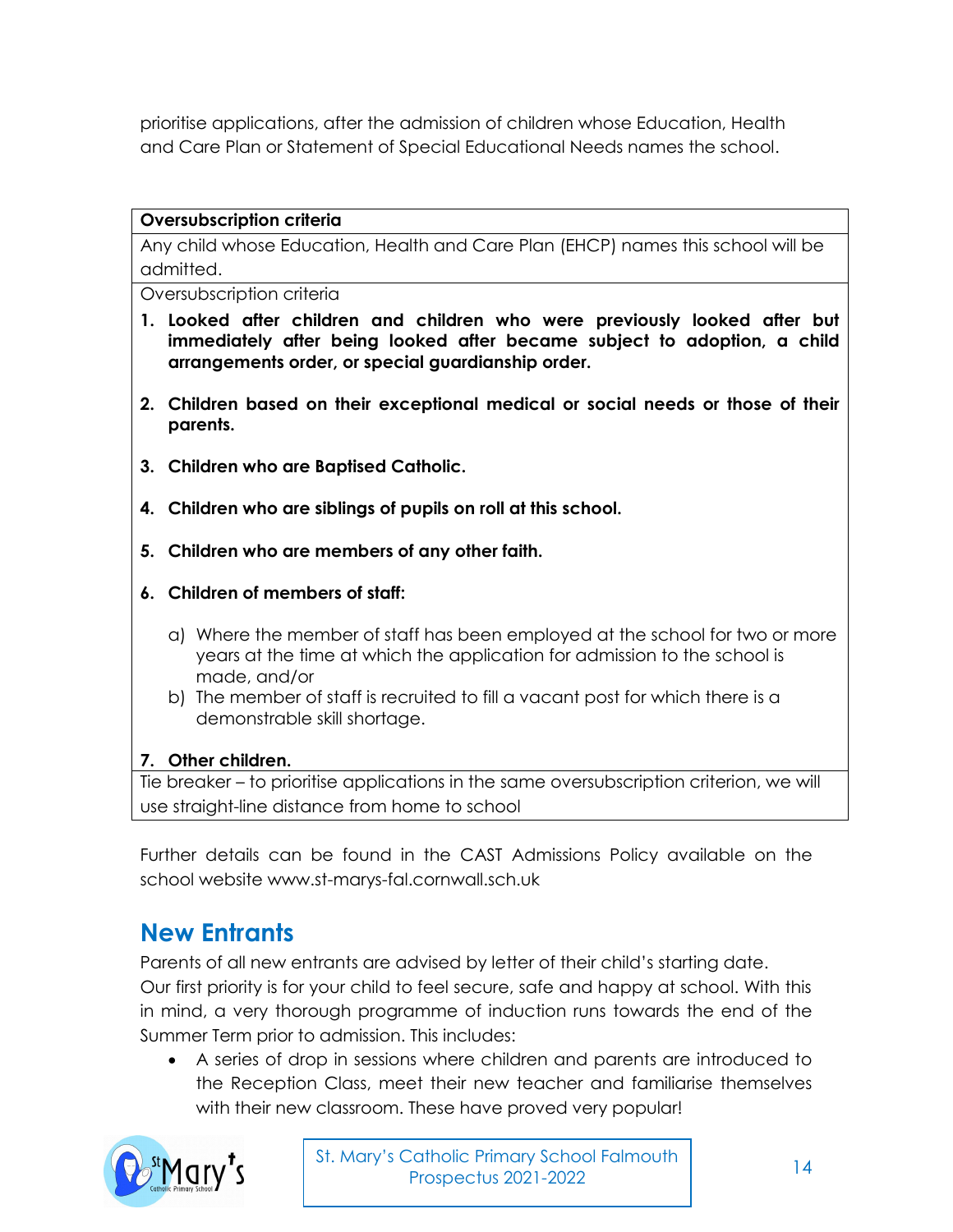- A story time session where the new children join with the current Reception Class for a story and other activities (parents are served tea and coffee in the hall during this session).
- An afternoon of fun at the Teddy Bears Picnic (parents leave their child for the afternoon).
- A meeting takes place in the Summer Term for new parents where information regarding the Early Years Foundation Stage Curriculum and school routines are shared.

## Term and Holiday Dates: 2021-22

### **Autumn Term**

From: Monday 6<sup>th</sup> September 2021 to Friday 17<sup>th</sup> December 2021 Half Term: Monday 25<sup>th</sup> October to Friday 29<sup>th</sup> October 2021

**(Reception Class children will be inducted commencing 7th September 2021 with a staggered entry. Specific details will be sent to individual parents.)**

### **Spring Term**

| From:      | Tuesday 4 <sup>th</sup> January 2022 to Friday 8 <sup>th</sup> April 2022 |
|------------|---------------------------------------------------------------------------|
| Half Term: | Monday 21st February to Friday 25th February 2022                         |

### **Summer Term**

| From:      | Monday 25th April to Tuesday 26th July 2022                     |
|------------|-----------------------------------------------------------------|
|            | May Day Holiday: Monday 2 <sup>nd</sup> May 2022                |
| Half Term: | Monday 30 <sup>th</sup> May to Friday 3 <sup>rd</sup> June 2022 |

In addition to the above dates, the School will be closed on six additional days for staff training. Provisional dates are as follows: -

- **6th September 2021**
- **1st November 2021**
- **28th February 2022**
- **6th June 2022**
- **25th – 26th July 2022**

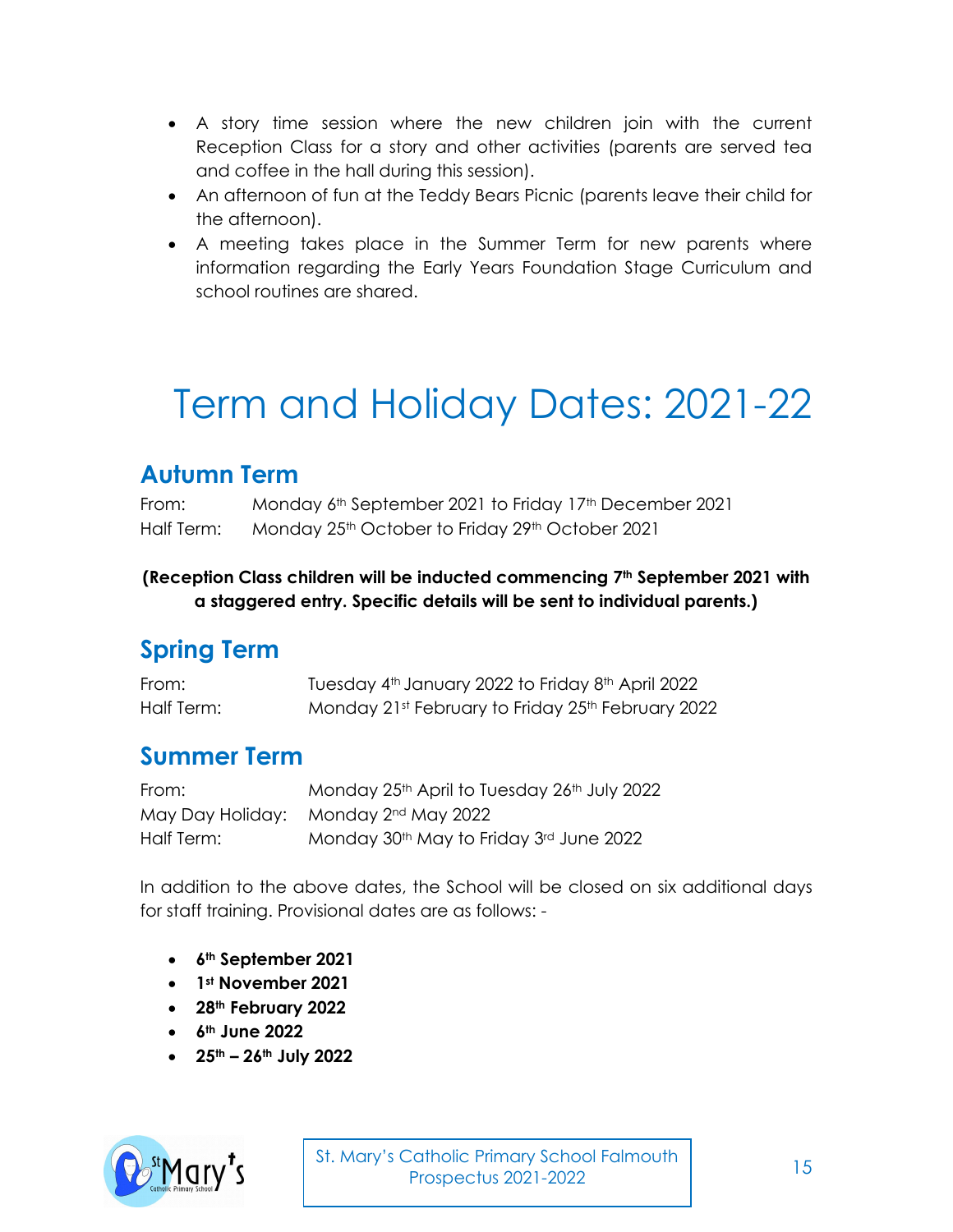These dates are given in good faith to help with future planning, but in unforeseen circumstances may be subject to change. We will inform parents and carers of any changes if they become necessary.

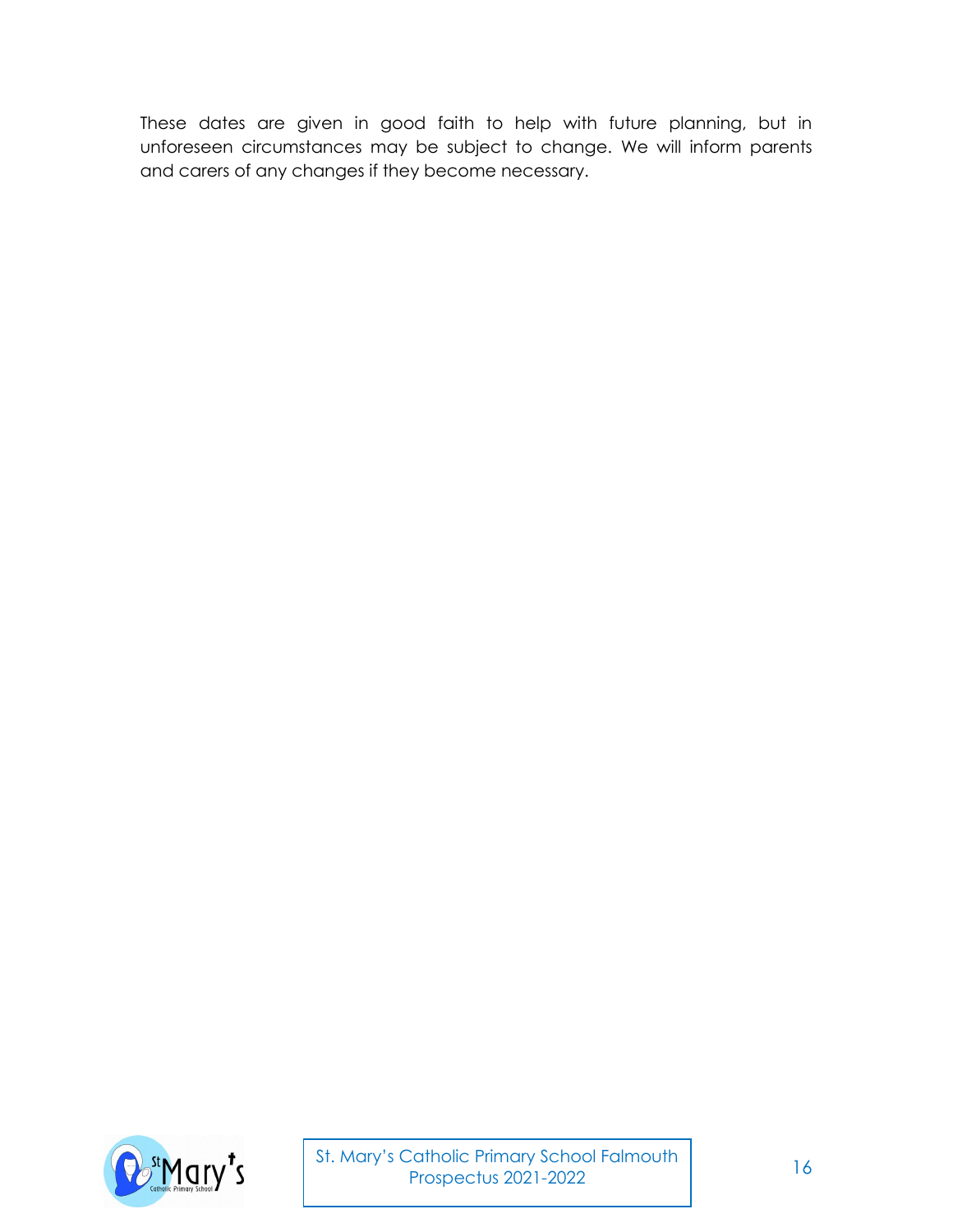### **School Times**

| <b>Morning Session</b>                                                                                                                                             |                                                                                                                        |  |
|--------------------------------------------------------------------------------------------------------------------------------------------------------------------|------------------------------------------------------------------------------------------------------------------------|--|
| (Reception to Year 4)                                                                                                                                              | 8.55am -12 noon                                                                                                        |  |
| (Year 5 & 6)                                                                                                                                                       | $8.55$ am – 12:30pm                                                                                                    |  |
| <b>Afternoon Session</b>                                                                                                                                           |                                                                                                                        |  |
| (Reception, Year 1 & 2)                                                                                                                                            | $1:00$ pm – $3:15$ pm                                                                                                  |  |
| (Year 3 & 4)                                                                                                                                                       | $1:00$ pm – $3:30$ pm                                                                                                  |  |
| (Year 5 & 6)                                                                                                                                                       | $1:30pm - 3:30pm$                                                                                                      |  |
| Morning break for Key Stage 1<br>Morning break for Key Stage 2<br>Afternoon break for Key Stage 1<br>Lunchtime - Reception to Class 4<br>Lunchtime - Classes 5 & 6 | 10.30 am - 10.45 am<br>10.45 am - 11.00 am<br>$2.15 \,\mathrm{pm}$ - 2.30 pm<br>$12$ noon $-1$ pm<br>$12:30 - 1:30$ pm |  |
|                                                                                                                                                                    |                                                                                                                        |  |

**IMPORTANT -** CHILDREN MUST NOT ARRIVE AT SCHOOL BEFORE 8.45 AM.

A teacher is on duty from 8:45 am at the main gate and Reception Class gate. Pupils on arrival go to their classrooms.

CHILDREN MUST NOT BE ON THE SCHOOL PREMISES AFTER 3.35 PM EXCEPT WHEN ATTENDING ORGANISED AFTER SCHOOL ACTIVITIES OR MUSIC LESSONS.

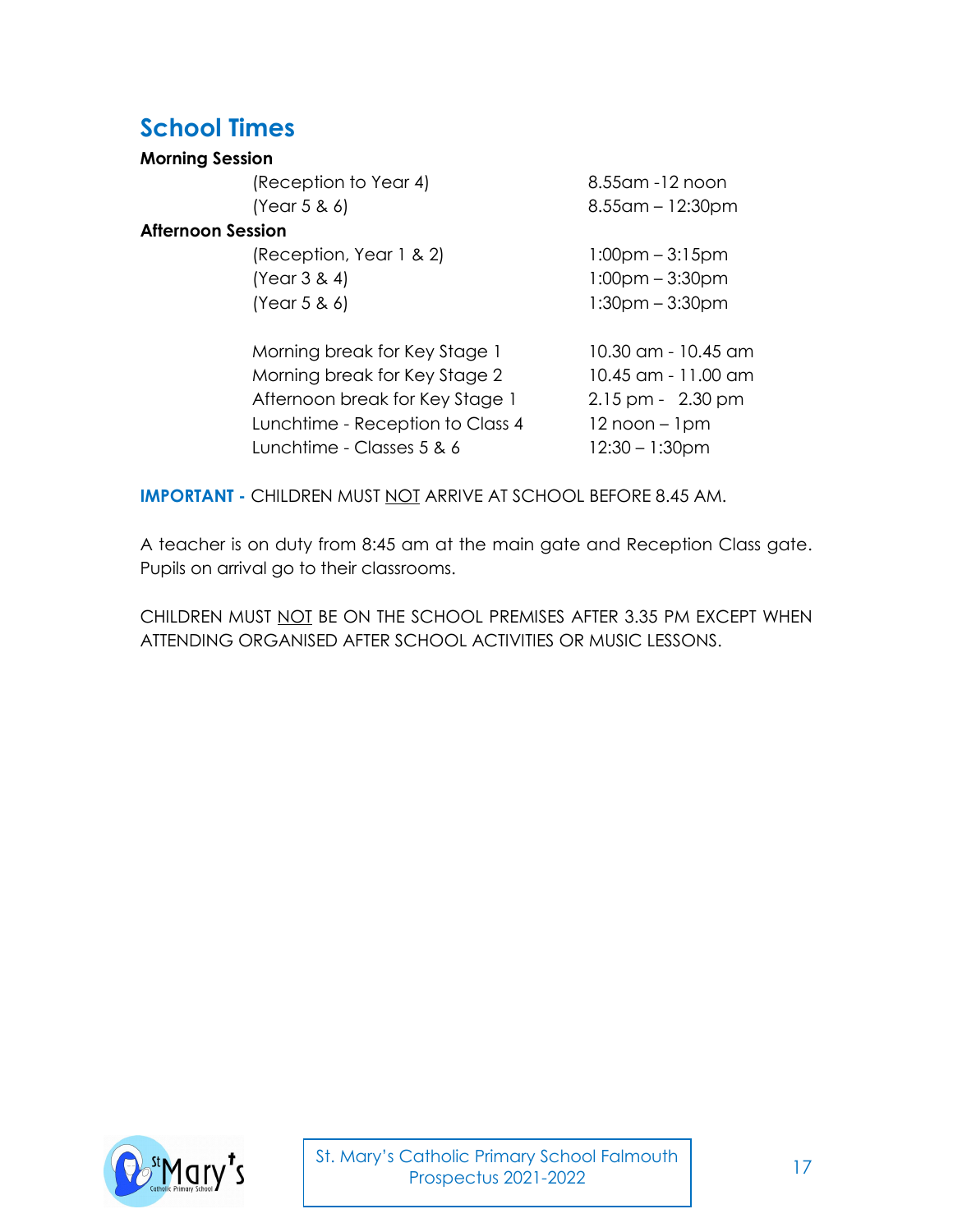# Essential Information

### **School Uniform**

We would like to see children wearing the correct school uniform, proudly displaying our school logo. The school uniform is as follows:

#### **Boys**

- White shirt long sleeve shirt/short sleeve shirt for the Summer months
- Grey tailored trousers or shorts
- Royal Blue V Neck Jumper
- Clip on or Elastic School Tie
- Black or brown shoes (no trainers)
- Grey socks
- Royal Blue PE T Shirt
- Navy PE Shorts

#### **Girls**

- White shirt long sleeve shirt/short sleeve shirt for the Summer months
- Grey skirts or pinafore dresses or grey tailored trousers or shorts
- Royal Blue V Neck Jumper
- Clip on or Elastic School Tie
- Black or brown shoes (no trainers)
- White socks or grey tights
- Royal blue head bands
- Royal Blue PE T Shirt
- Navy PE Shorts
- There is no Summer dress option/requirement for girls.

Pupils must only wear school caps for easy identification on trips and protection from the sun. No jewellery is permitted. Long hair must be tied back. **PLEASE**  LABEL ALL YOUR CHILD'S BELONGINGS. Uniform is available from Castle Sports, 10 Killigrew Street, Falmouth.

#### **PE**

All children will require plain navy PE shorts, royal blue PE T- shirts and plimsolls (preferably laceless). Children in Classes 5 and 6 will need black football shorts, football socks and football boots. Track suit bottoms for training during cold weather are permitted during the winter months. **Children also need a strong bag to hold PE kit.**

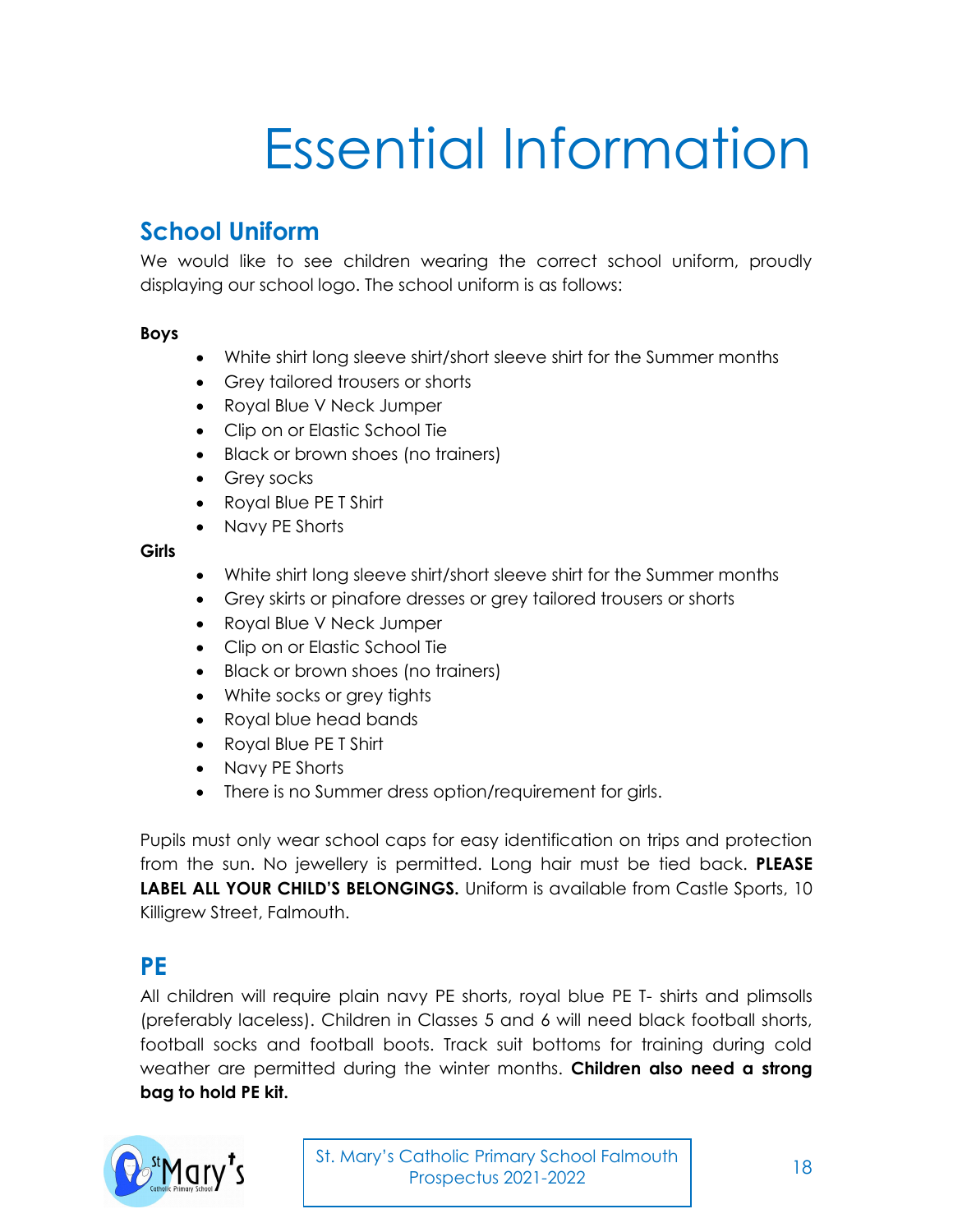### **School Meals**

Our very own School Chef cooks our school meals on the premises. All pupils in the Early Years Foundation Stage, Year 1 and 2 (Key Stage 1) receive a free school meal or packed lunch. This has been in effect since September 2014. Dinner menus are published on our school website

St Mary's operate a cashless payment system called Parent Pay for school meal payments for KS2 children. The cost of a school dinner is **£2:30** and you can obtain your activation code for Parent Pay from the School Office.

### **Free School Meals (FSM)**

Your child may be entitled to free school meals. The Government gives money to schools to help children from lower income families do their very best. This funding is called 'Pupil Premium Grant Funding'. For every child registered for a FSM, St Mary's gets **£1,320** this year**.**

#### **How does it work?**

- 1. First, check if you qualify it is not just if you are unemployed, so please look at the list below.
- 2. Registering is really quick and easy if you think you qualify, contact the School Office who will help you to register.
- 3. If you want your child to have a free, healthy meal at lunchtime that's great – they will get the free meal (saving you more than £350 a year) and the school gets £1,300 extra.
- 4. If you don't want your child to have the school meals they can continue as normal – as long as you qualify and are registered, the school still gets £1,300 extra.

*Please note:* registration is confidential and it will not affect any other benefits you are claiming.

**It is really important that eligible families register for this whether their child receives an Infant Free School Meal or is in Key Stage 2 to maximise the benefits for your child and to the school.** *See more details on our school website*.

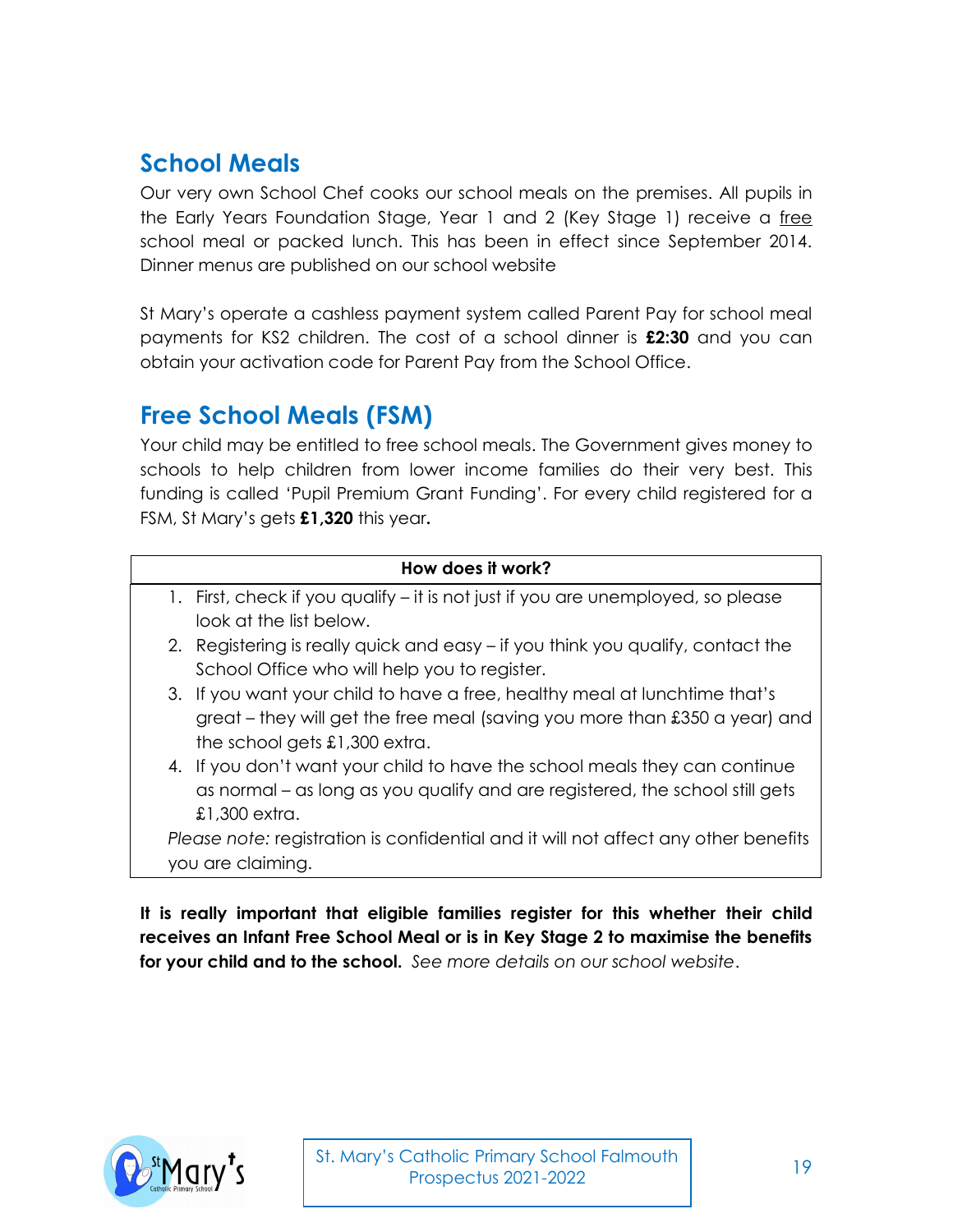### **Do you qualify for Free School Meals?**

You can register your child for Free School Meals if you get any of these benefits:

- Income Support
- Income-based Jobseeker's Allowance
- Income-related Employment and Support Allowance
- Support under Part VI of the Immigration and Asylum Act 1999
- The Guarantee element of State Pension Credit
- Child Tax Credit, provided they are not entitled to Working Tax Credit and have an annual income (as assessed by HM Revenue & Customs) that does not exceed £16,190
- Working Tax Credit 'run-on' the payment someone may receive for a further four weeks after they stop qualifying for Working Tax Credit

### **Breakfast Club**

St Mary's run a daily Breakfast Club for all pupils from 8.00am – 8.45am. Our school chef provides a variety of healthy breakfasts to start the day and Mrs Alway organises activities. The cost is **£2.00** per day payable on Parent Pay.

### **Attendance and Punctuality**

At St Mary's we work together to promote the best possible educational experiences for your children. We need your cooperation to encourage good attendance and punctuality.

Your children come to school to learn and good attendance is important if they are to gain as much as possible from their time at school. Good punctuality ensures that children are well prepared for their learning. Our Attendance Policy is posted on our school website.

### **Absence**

Parents are required to send a note or to telephone school on the first day of absence to explain why their child is not at school and weekly thereafter.

Unexplained absences are monitored by the class teacher and brought to the attention of the Headteacher. The secretary or Headteacher will try to contact parents by phone on the first day of absence. Our immediate aim is to check on the whereabouts, safety and health of the child. We do also wish to do everything we can to promote good attendance.

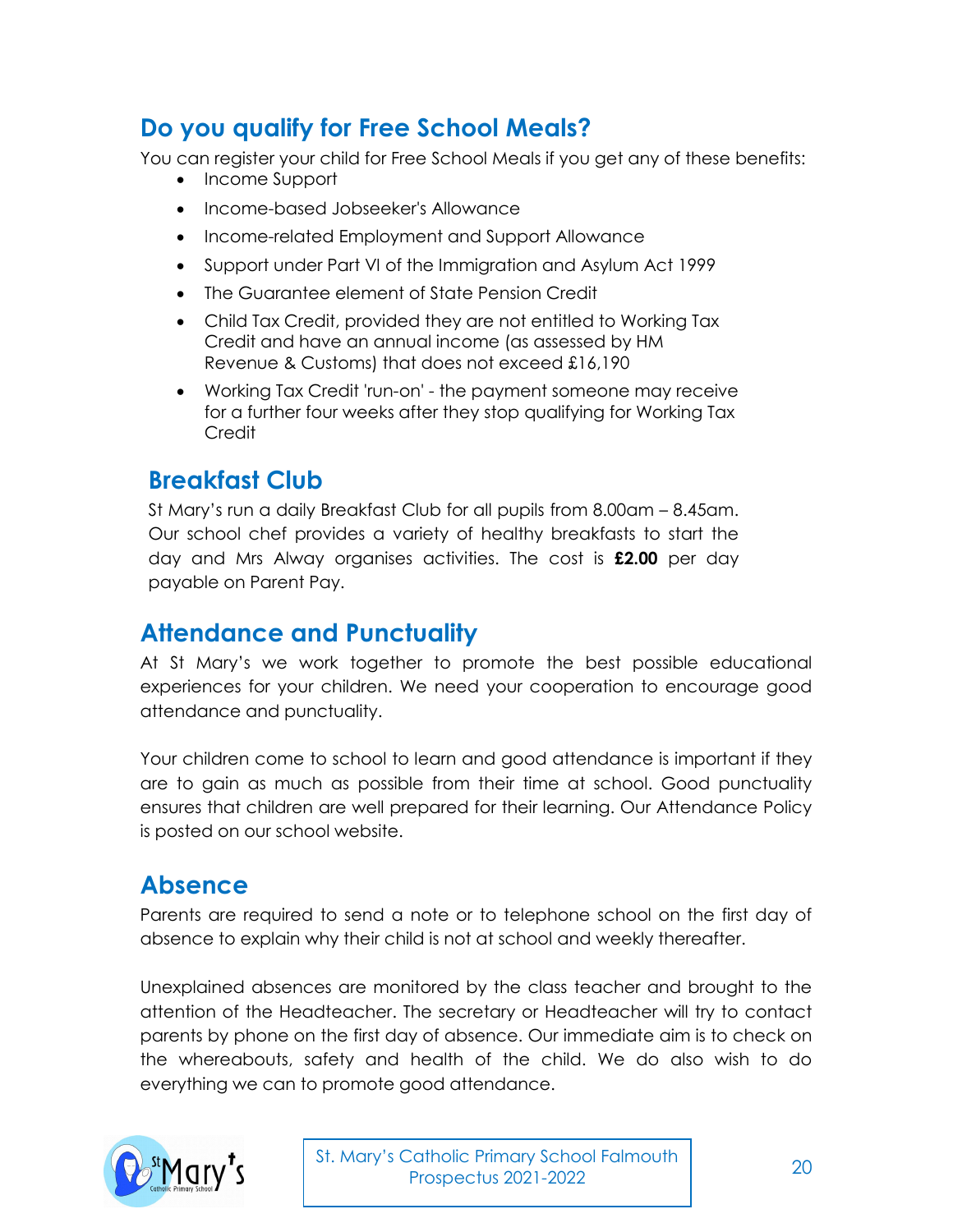Children with excellent or improved attendance throughout the year will be rewarded with a certificate.

### **Authorised / Unauthorised Attendance**

It is the school that decides whether an absence is authorised or unauthorised. It is important to note that a letter from a parent does not in itself authorise an absence; only the school's acceptance of the explanation offered by the letter authorises absence.

#### **Absences which will be authorised:**

- Sickness
- Unavoidable medical / dental appointments
- Exceptional family circumstances

### **Holidays**

Holidays will not be authorised during term time.

### **Medical Appointments**

If your child is going to be away from school for a medical appointment, you must inform the school office. Parents are asked to make every effort to organise appointments outside school hours.

### **Pastoral Care**

It is our aim to encourage the development of the whole child physically, socially, emotionally, intellectually and spiritually. Occasions will arise when circumstances hinder this development. These may be of a very personal or private nature ranging from the comparatively minor to the more serious which might cause anxiety and insecurity. It is part of our purpose to recognise and sensitively address such circumstances in confidential collaboration with parents where necessary.

Our day to day way of dealing with such circumstances affirms our belief in the dignity and equality of all. Confidential written records are kept when required.

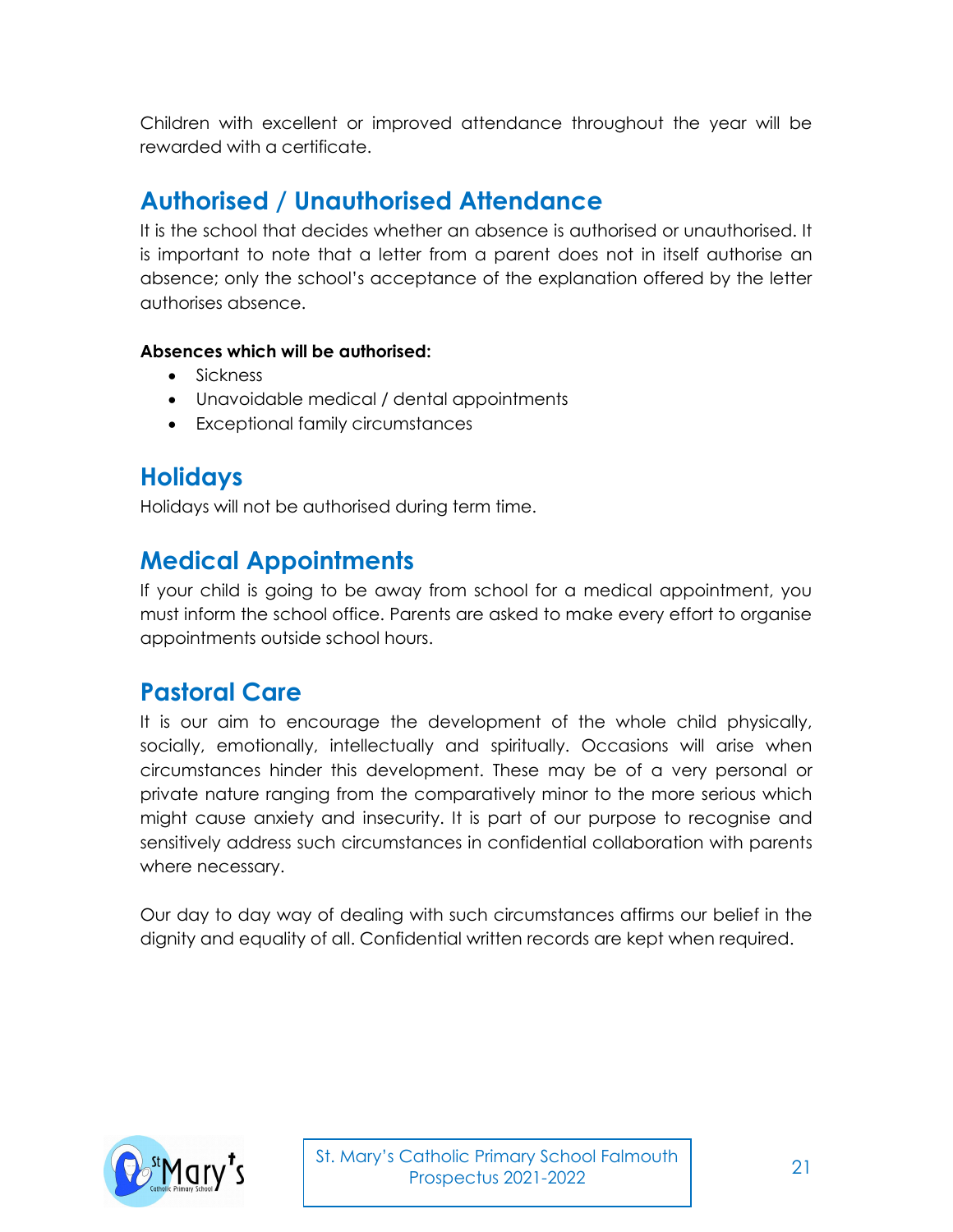### **Child Protection Procedures**

The named child protection officer at St Mary's is the Executive Headteacher Mrs. Alison McDonald. Due to the day to day contact with children, schools are particularly well placed to observe outward signs of abuse, changes in behaviour, or failure to develop. Child protection procedures can be found in our Child Protection Policy available on our school website.

### **Our Vision and Aims for Equality and Diversity**

At St Mary's School we acknowledge that the society within which we live is enriched by diversity. We strive to ensure that the culture and ethos of the school reflects the diversity of all members of the school community, where everyone is equally valued and treats one another with respect and fairness. We provide pupils with the opportunity to experience, understand and celebrate diversity and work towards eliminating all discrimination, on the grounds of race, gender, disability**,** age, religion and belief. All pupils, employees, stakeholders and members of our local and global community should be treated with dignity and respect at all times and we will not tolerate bullying, harassment or victimisation of any groups or individuals in our school.

Our Single Equality Scheme is posted on our school website.

### **Behaviour Management**

We believe in the God given dignity of the individual, the equality of all and the need for justice and loving relationships.

Our code of conduct is based in our Catholic faith to maintain relationships and encourage each pupil's responsible freedom, self-esteem, welfare and the real care for one another and for our environment.

The positive ethos at St. Mary's, which is based firmly on gospel values permeate all aspects of school life and achievement and we believe high standards are a natural entitlement for all pupils.

Our behaviour policy builds a clear and consistent framework, which is easily understood by staff, parents, governors and pupils. We aim to foster respect, courtesy and consideration at all times by focusing on our school rules:

- **Be Responsible**
- **Be Respectful**
- **Be Ready to Learn**

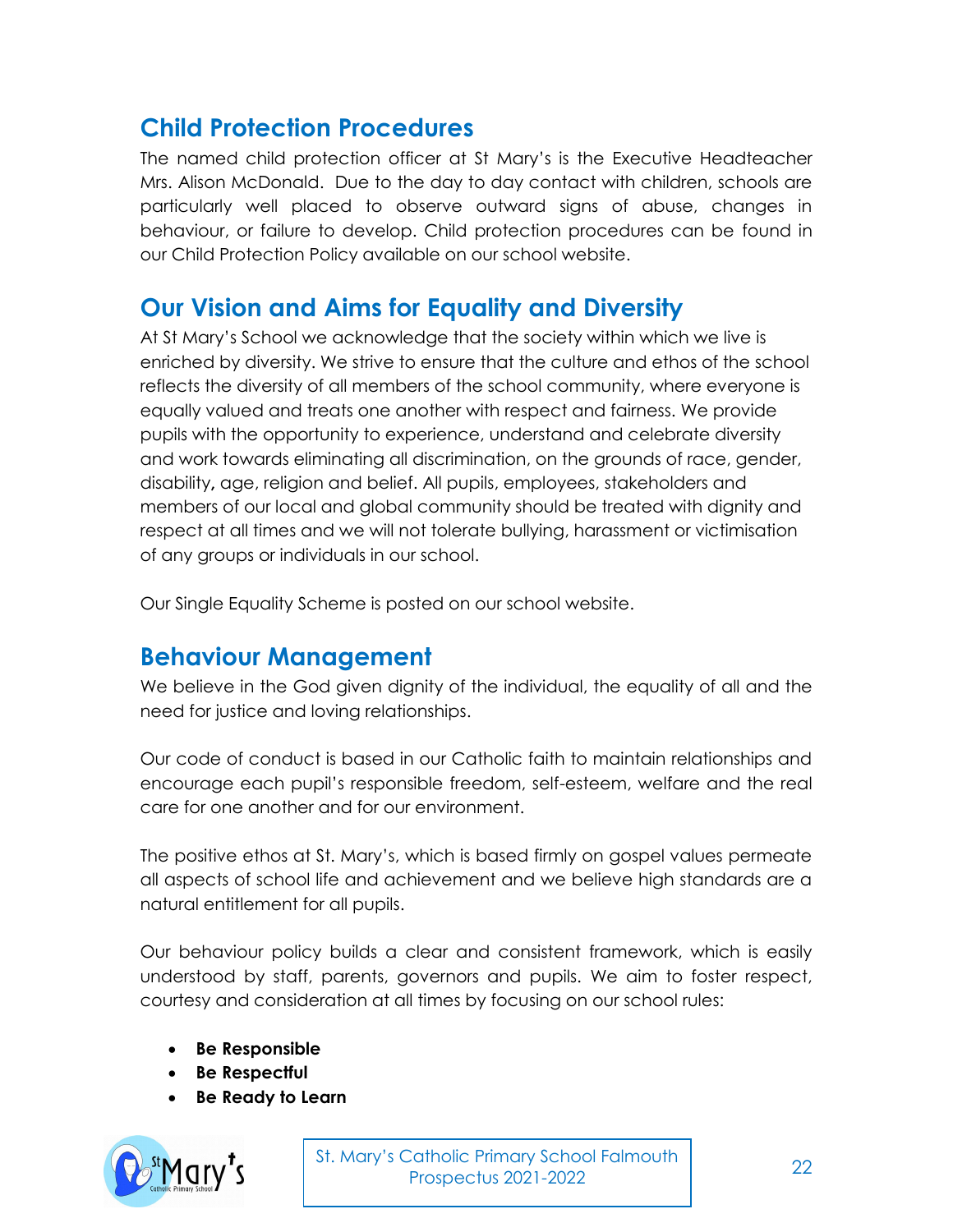Class teachers will ensure that his or her class is aware of this code and will incorporate this into their class rules.

### **Special Educational Needs (SEN)**

Sometimes children need extra help and at St Mary's we are committed to ensuring that every child can receive the help they need. They may have physical disabilities, medical, emotional, behavioural or learning difficulties. Children needing help are placed on our Record of Need. Children with more severe difficulties may be assessed for an Education Health Care Plan (EHCP). Cornwall Local Authority make the decision if a child is to receive an EHCP. If this is so, then a child may be granted additional individual help.

### **Our Principles**

- We aim to develop each child to his/her full potential.
- All teachers at St Mary's school are responsible for special educational needs. Staff are committed to identifying and providing for the needs of all children in a wholly inclusive environment.
- Provision is made through individual programmes of support either in the classroom or in a quiet area and sometimes working with the Teaching Assistant.
- Wherever possible the child must be involved in any decision about his/her work.
- The child's progress is reviewed regularly with his/her parents at termly review meetings. We aim to build a good relationship with parents of children on the Record of Need and hope for their full support when we seek to help their children. A booklet is available for parents giving further details of provision and policy regarding special educational needs.

### **SEN Policy**

The Special Needs Co-Ordinator from September 2021 is Mrs. A. McDonald who is the person responsible for coordinating the day to day provision of education for pupils with special educational needs and those on the Record of Need. The SEN policy is posted on our school website.

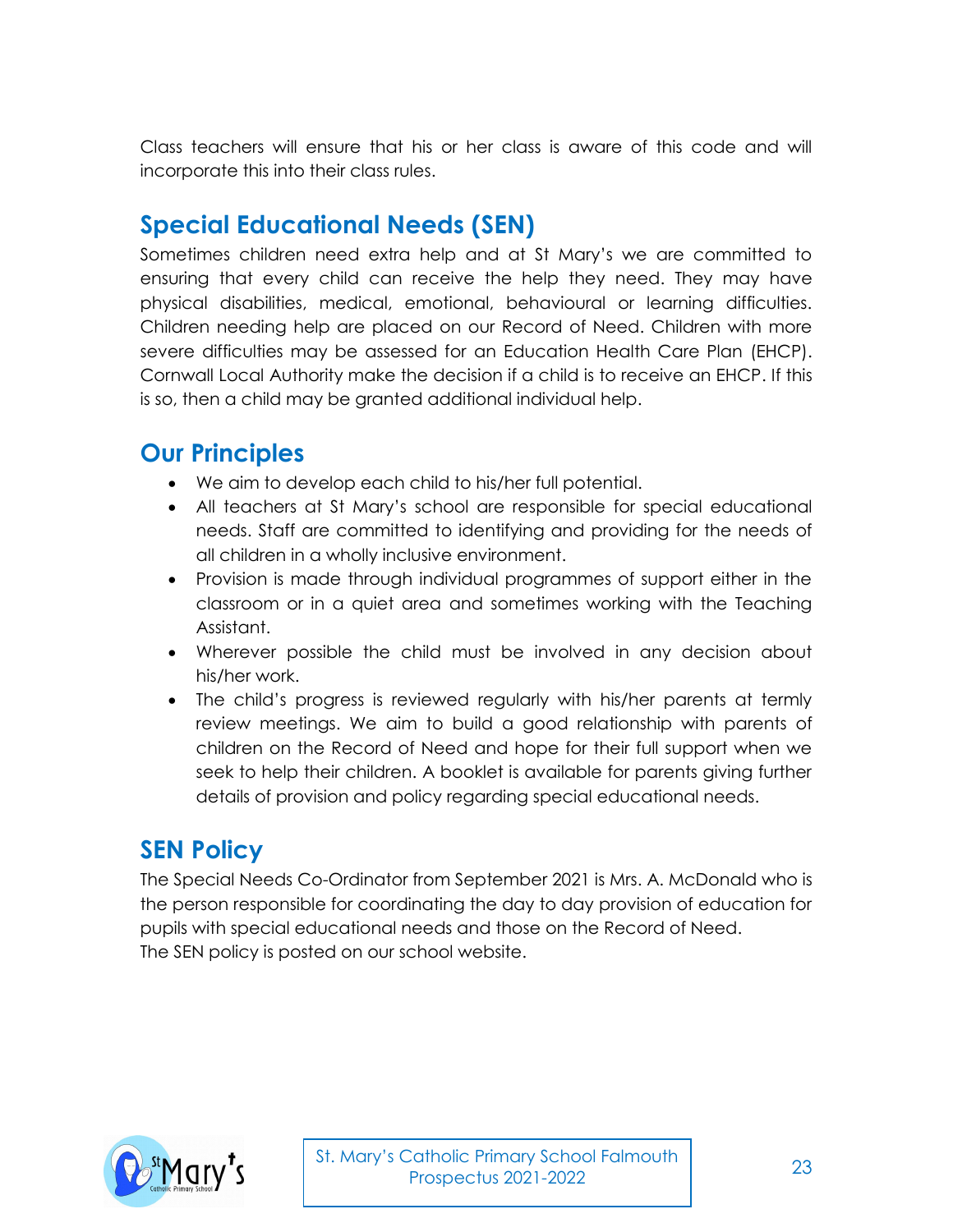### **Accessibility**

The school has an accessibility plan, which outlines how the building is made accessible to wheelchair users and how equipment and materials are adapted to ensure all can access the curriculum. In line with our Mission Statement, we ensure all members of our school community are included regardless of sex, nationality, colour, creed, class, intellectual ability or emotional, social or physical handicap.

## Additional Information

### **Emergency Closure**

Occasionally during severe winter weather, the school may have to close. You are advised to listen to Radio Cornwall or Pirate FM for information. Alternatively log onto Radio Cornwall's website where school closures will be listed. Parents who have provided the School Office with their mobile telephone

numbers will also be contacted by text message and a message will appear on our school website on the Home Page.

### **Parking Arrangements**

There is very little parking areas outside the school for parents use when leaving or collecting children as the school is situated in a cul-de-sac which is closed to parent vehicles. The problem is always worse in wet weather, when more children than normal are brought to school by car.

Parents are asked to park a few streets away and walk the short distance to school or better still, enroll your child on the '**Walking Bus'** (forms are available from the school office). The bus leaves from the Co-op, where the manager has agreed to allow parents to use their car park at the bottom of Mongleath Road at 8:30am. The children then arrive in time to settle into their classes and be ready to start learning at 8:45am. Children are supervised as they walk the short distance up the hill. This relieves congestion outside our school and ensures the children get a healthy start to the day. If you are able to help with supervision on the bus, please inform Mrs Butterly, the 'Driver'.

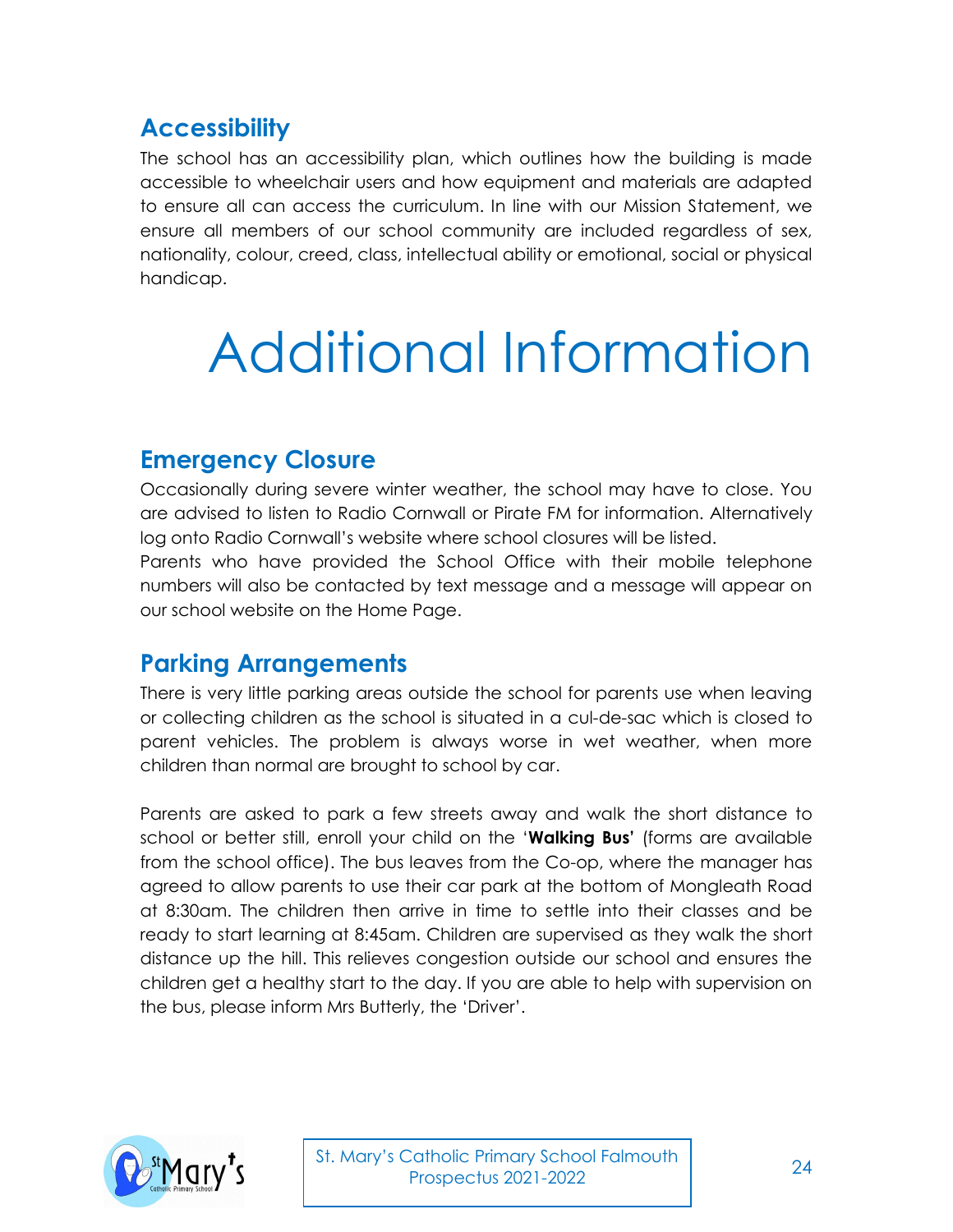### **Change of Address / Emergency Contact Details**

Please notify the school office of any change of address or telephone number. The school must also have an emergency contact name and number. This is particularly important should we need to contact you if your child is sick or has an accident.

### **Sickness**

The school does not have the facilities to look after sick children. If a child is sick, the best place for him/her is at home. If a child has to be sent home or requires hospital attention, every effort will be made to contact the parents or other responsible adult. To this end parents will be asked to provide details of emergency contacts with a telephone number, where they may be contacted during the school day.

### **School Nurse**

The school nurse visits the school regularly to carry out medical checks. Parents should inform us of any health condition which the school should be aware of.

### **Medicines**

Normally a child who is prescribed medication to be taken during school hours is not considered well enough to be in school. In exceptional circumstances if a child requires prescribed medication, there are very strict procedures for the administering of medicines. The parent must bring the medication to school, not the child. A form has to be completed by the parent giving permission for the medicine to be given at school.

### **Charging for School Activities**

The Governing Body have a policy concerning charges for school activities. It states that whilst most school activities are free of charge, some do rely upon voluntary parental contributions.

Such activities would include:

- Visiting theatre groups and workshops
- Educational visits, including Year 6 residential trip.
- Costs associated with individual or whole class music tuition provided by outside agencies.
- Swimming lessons

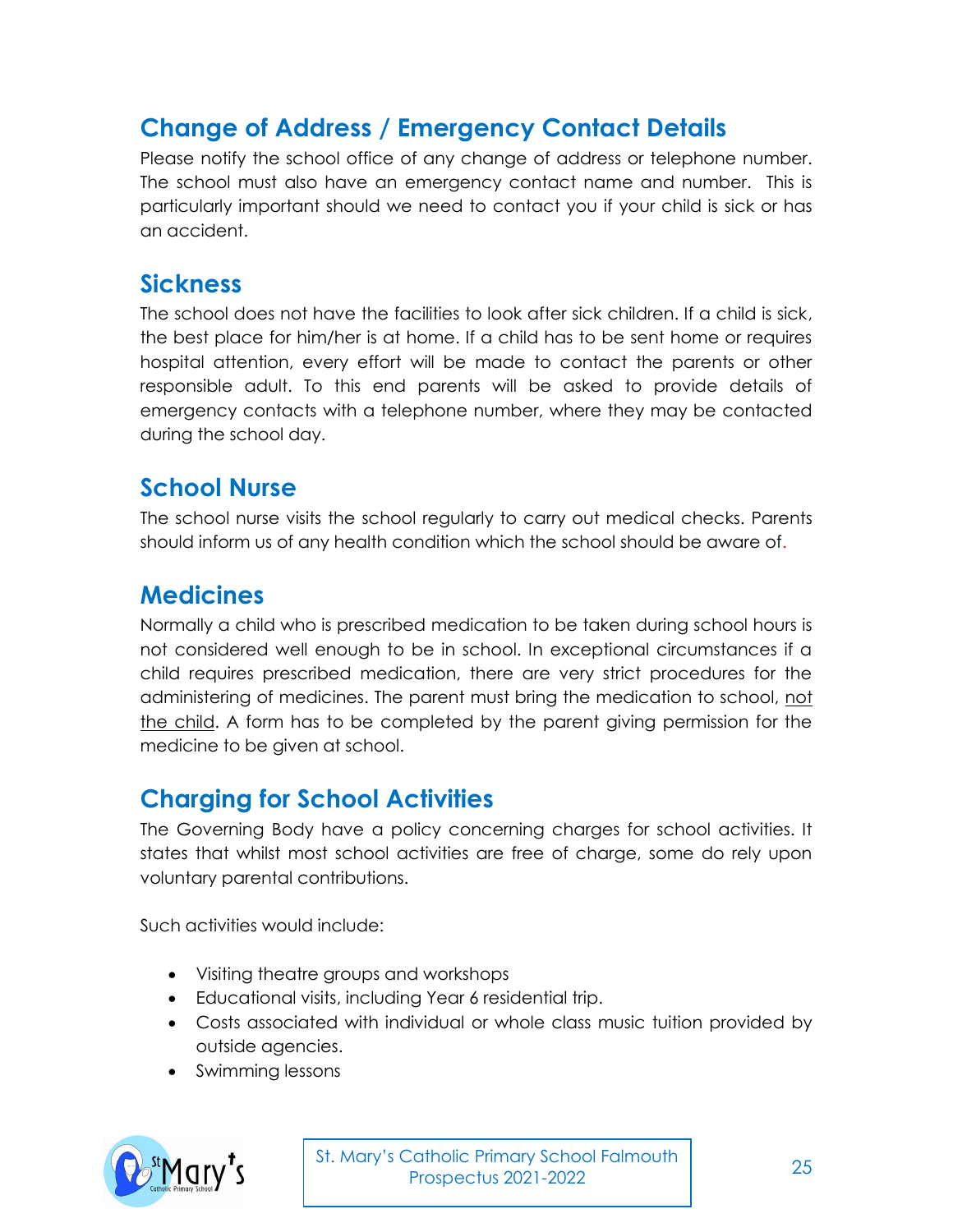Governors and staff are mindful that the costs in certain instances may be prohibitive for some parents. In such cases of hardship, parents may discuss the situation with the Headteacher in confidence.

### **Fire Drill**

We regularly hold fire drills to familiarise children, staff and helpers with procedures. The fire bell and extinguishers are tested at regular intervals.

### **Activities and Community Links**

The school provides opportunities for each class to participate in educational visits and activities. These can take the form of visits to museums, gardens, art galleries and local attractions depending on the curriculum link.

There are lunchtime and after school activities, some provided by external providers which parents pay for. These include sporting clubs such as football and netball, computer, art and choir as well as participation in interschool, area and County competitions.

Involvement with the local community has covered a wide range of activities including the towns own Oyster Festival Parade and performances in the local community by St Mary's school choir.

Local businesses have supported the school in a number of practical ways. Visits have been encouraged with the police, fire brigade, RNLI, Eden Project, Art College, Art Gallery and Falmouth Art Centre to name a few.

The school's involvement with the Parish spreads into all areas of our school life. Many parishioners visit the school on a regular basis to share their talents and experiences and all are welcome to our school celebrations.

### **St Mary's Catholic Church, Killigrew Street, Falmouth**

Clergy: Father Brian Kenwrick Tel: 01326-312763 Mass Times: Saturday @ 6:00pm and Sunday @ 10:30am Other details can be found in the Sunday Bulletin available from our school website.

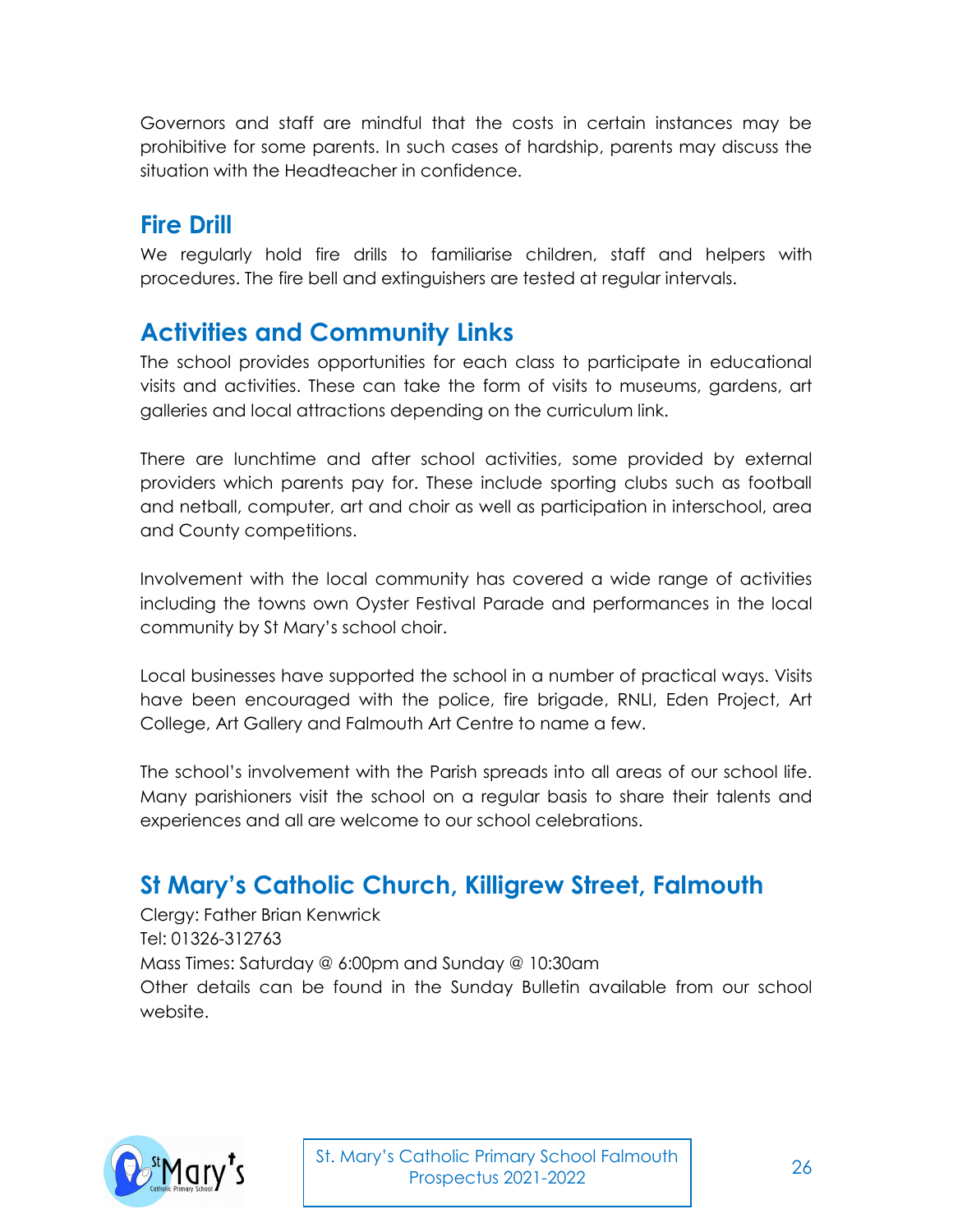### **Raising Concerns and Resolving Complaints**

From time to time parents, and others connected with the school, will become aware of matters which cause them concern. To encourage resolution of such situations the Governing Body has adopted a "School Complaints Procedure".

The procedure is devised with the intention that it will:

- o Usually be possible to resolve problems by informal means
- o Be simple to use and understand
- o Be non-adversarial
- o Provide confidentiality
- o Allow problems to be handled swiftly through the correct procedure
- o Address all the points at issue
- o Inform future practice so that the problem is unlikely to recur.

Full details of the procedure may be obtained from the School Office, the Clerk to the Governing Body and on our school website.

### **A Brief History of the School** (With thanks to the late Mr. F. Baker)

The first school was at the rear of the Church at Stratton Terrace, which was opened in 1821.

The new Church at Kimberley Place was opened in 1869. The school was conducted in the Crypt and had an average attendance of 35.

A school to accommodate 100 children was erected in 1886 at a cost of £400. This was during the rectorate of Canon William Cassey. The Headmaster was Mr John Sliney and succeeding Mistresses were the Misses L. Joll, Mohoney and Sullivan (Miss Teresa O'Hagan also did temporary duty).

Eventually a Community of Nuns - Sisters of Mercy - took charge of the school, the Superior being the Reverend Mother Catherine. They established a Convent at St. Joseph's at Kimberley Place, opposite the school.

The Community left the Parish about the time of the First World War. The school now experienced a very difficult period and was of great concern to Canon James Burns, who had succeeded Canon Cassey as parish Priest in 1902. During this time the school was kept going by volunteers - Mrs M. Tripp (afterwards Mrs Taylor) and Misses E. Booth and Madeline O'Brien.

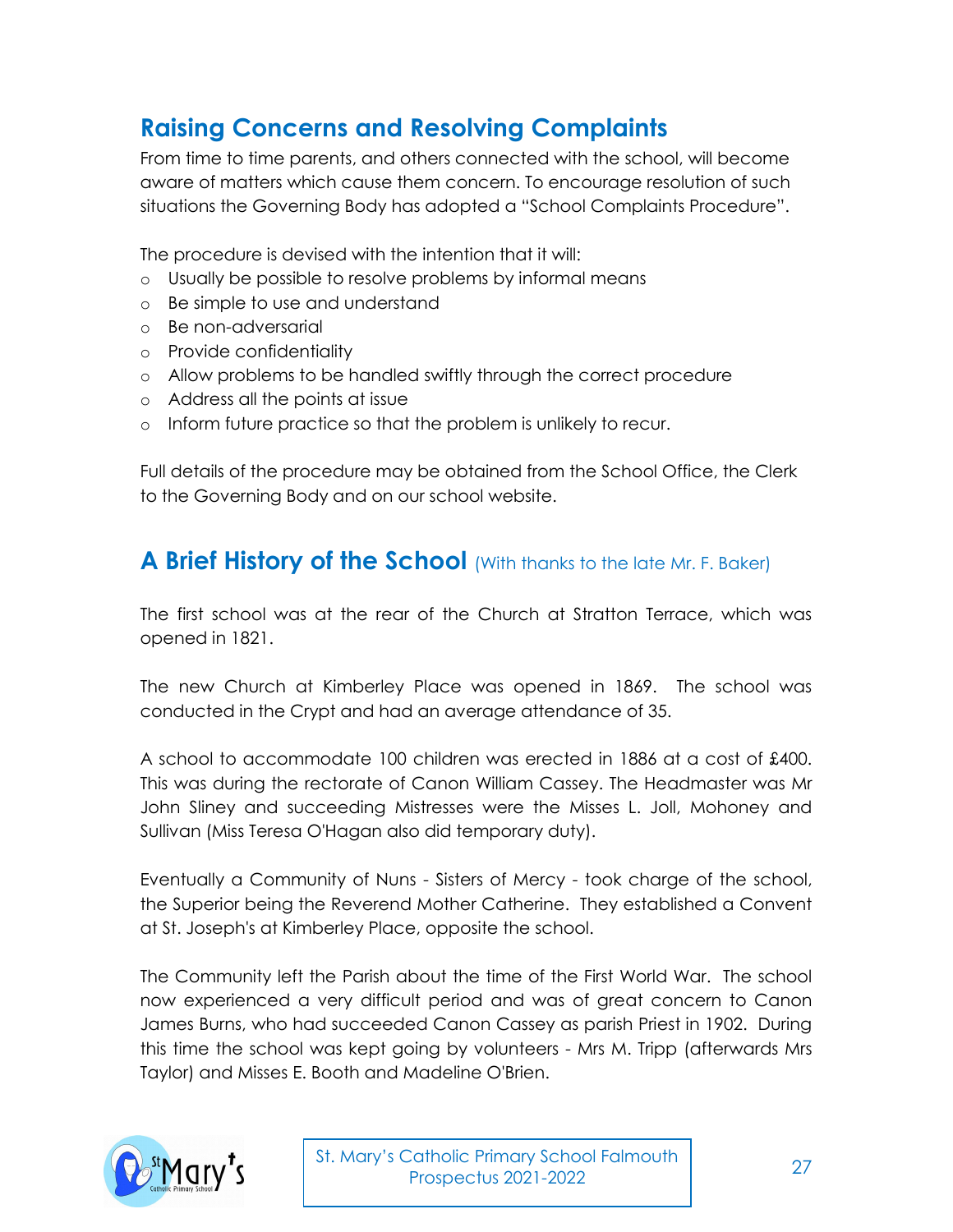Those parents of scholars who could afford it paid what was known as 'school money' towards the running of the school.

Canon Burns' arduous efforts were rewarded in 1918 when the school was recognised by the Board of Education and became subject to Government Grant. This enabled the school to be re-organised to cope with the requirements of those days, which necessitated the appointment of a qualified Head. The first to be appointed was Miss Crotty (who can be remembered for her long flowing locks of silver hair). She was succeeded by Misses Conway, M.F. Keane and J. McDonald and Mr D. G. Hannon, who saw the school move to its present site in 1967. He was succeeded by Mr T. O'Brien, Mrs P. Beresford, Mr H. D'Silva and Mrs J. Scarborough.

The school building has been considerably changed since 1967. A fifth classroom and outdoor swimming pool were added in the early seventies. Later in 1990, the swimming pool was replaced with new classrooms.

In 1990 the two infant classrooms were enlarged and a new PE store built. More recently two junior classrooms have been virtually doubled in size and a new impressive reception area and a new secretary's office added.

Two new large classrooms were completed in September, 1995. An extension to the library, making it 4 times its original size, was completed in 1998. Further improvements to the reception class have enabled us to become a one-form entry school, with one class per year group and 30 pupils per class.

Accommodation was improved in 2008, with the internalizing of an outdoor area adjoining the library, which was initially furnished with 30 networked computers and has become the new library and conference room..

All classrooms have been networked with new computers and an Interactive Whiteboard. Class sets of i-pads further enable classes to access ICT across all areas of the curriculum in their own classes.

The Foundation Outdoor Learning Area has also been improved with a canopy, ensuring pupils can access this area come rain or shine!

The most recent improvement in 2010, has been a new extension to the front of the school, providing additional meetings rooms and improved administration facilities. The hall has also been enlarged.

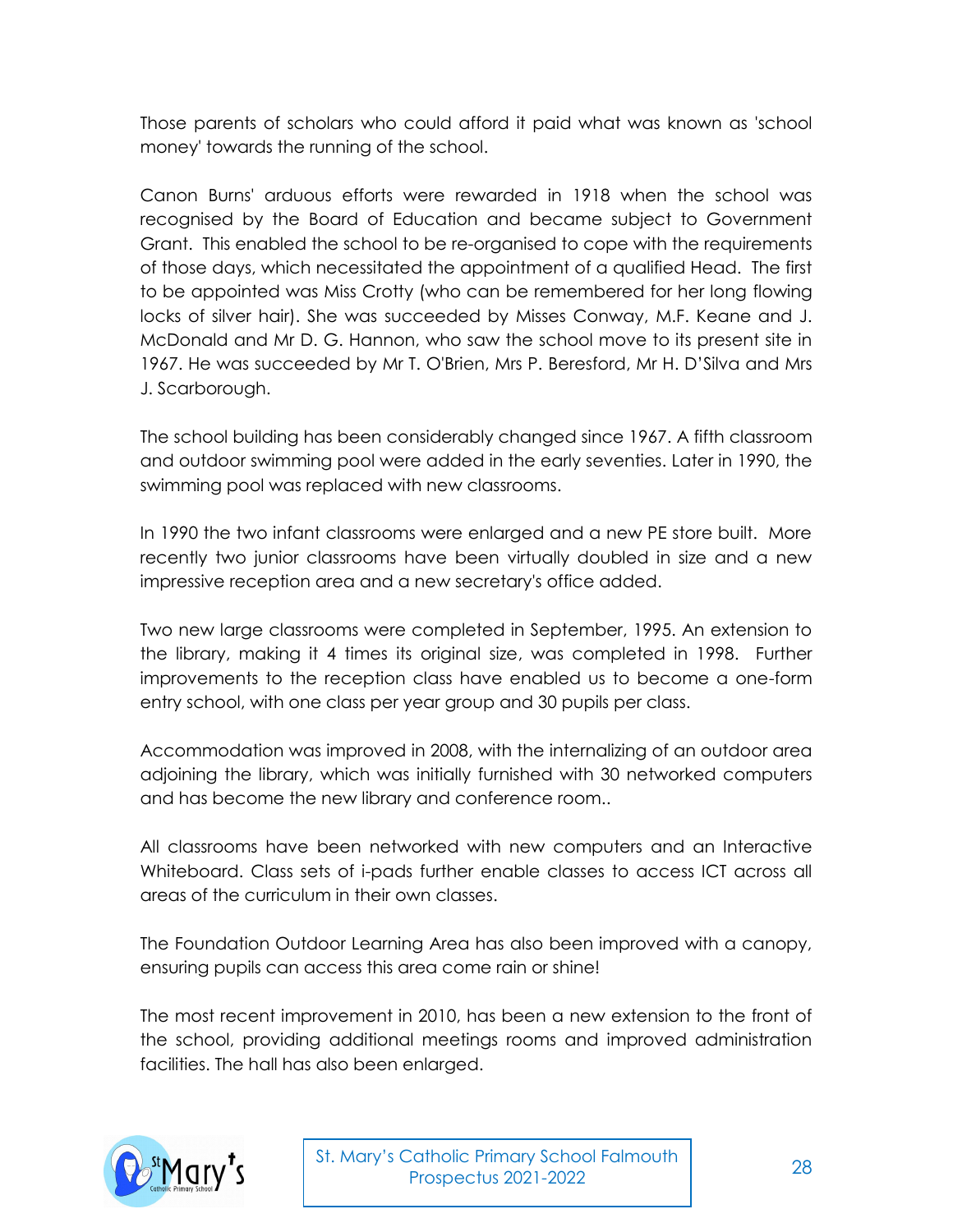## To conclude...

As a school we constantly endeavour to further improve our provision. Therefore, any changes in policy in the forthcoming academic year will be communicated via the fortnightly newsletter or our school website.

We welcome positive suggestions for improving our school from parents and visitors. An ideas box is placed in the entrance foyer of the school. If you have any good ideas write them down along with your name and place it in the box. We will check the box weekly. **Please do not use the box for complaints. We prefer to deal with these face to face and more speedily!** Parents also have the opportunity to communicate their views via regular questionnaires.

### **What some parents have said about our school….**

What I like about St Mary's school:

- I love the overall feel of the school, the ethos permeates throughout and all of the staff are clearly vocationally committed to the job they love. The feeling of unity and of a common goal
- That everybody knows my child and really cares for him. The kids in the class are accepting and kind. The communication between staff and parents is good. There are lots of opportunities for my son to develop at his own pace. The indoor and outdoor learning environments are lovely. There is good emphasis on structure and routine. The lunch menu is healthy and varied (wasted on the kids!). That the school is a faith school and that my son can learn about his faith in a supportive environment.
- Everything! I cannot praise the school and staff highly enough for the incredible work they do with their children. We have been so impressed with \*\*\*'s development and growth in the last two years and couldn't feel more supported by the school. Excellent staff and a really special place!
- My child comes home from school happy
- My two children have very different needs and capabilities, both are happy, encouraged, feel safe and cared for with kindness and love, to help them flourish in their own ways, thank you.
- They push for excellence but they care for every child